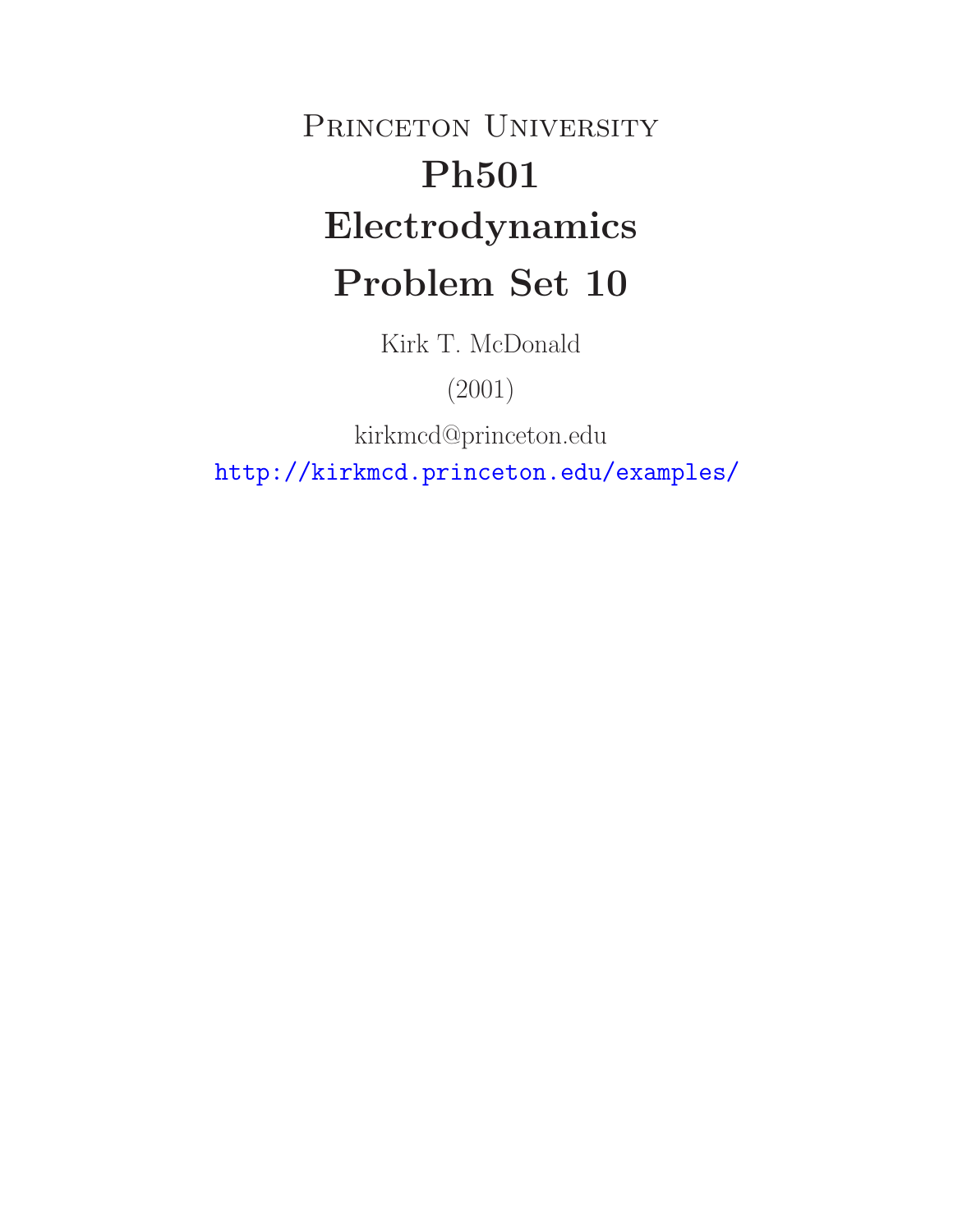## 1. **Gravity Waves**

On pp. 229-233 of Lecture 19 of the Notes,

http://kirkmcd.princeton.edu/examples/ph501/ph501lecture19.pdf, we showed that (plane) waves of the gravitational tensor potential  $\phi_{\mu\nu} = \epsilon_{\mu\nu} e^{i(kz-\omega t)}$  are transverse, and have only two polarizations. Furthermore,  $\phi_{\mu\nu}$  is symmetric and traceless.

But, what is the physical significance of  $\phi_{\mu\nu}$ ?

Einstein tells us to write the square of the invariant length as  $ds^2 = g_{\mu\nu} dx^{\mu} dx^{\nu}$  instead of  $ds^2 = dx_\mu dx^\nu$ . Then,

$$
g_{\mu\nu} = \eta_{\mu\nu} + \phi_{\mu\nu} = \begin{pmatrix} 1 & 0 \\ -1 & 0 \\ -1 & 0 \\ 0 & -1 \end{pmatrix} + \epsilon_{\mu\nu} e^{i(kz - \omega t)}, \qquad (1)
$$

for gravity waves in "empty space", far from any star (or planet). Then, we may say that  $\phi_{\mu\nu}$  is a wave in the structure of space and time.

Consider a plane wave  $\epsilon_{\mu\nu} e^{i(kz-\omega t)}$  that is incident on four equal masses m in he x-y plane. We have argued that conservation of energy and momentum restrict the simplest gravitational wave to be a kind of quadrupole radiation.



Use you "physical intuition" to the only two distinct quadrupole oscillations that the gravity wave could induce on the 4-mass system. Identify the forms of the polarization tensor  $\phi_{\mu\nu}$  corresponding to these two oscillations.

Show that  $\sum_{\text{masses}} \Delta s^2$  remains invariant under the oscillations induced by the (weak) gravity wave.

A "practical" gravity-wave detector might consist of a massive sphere, so as to be sensitive to waves from all directions. Sketch the oscillations of a sphere by waves of the two polarizations that you found above.

*Measure*  $\Delta x_{\mu}$  *from the origin at some fixed time, say*  $t = 0$ *. Let*  $\epsilon \ll 1$  *be the strength of a component of*  $\epsilon_{\mu\nu}$  *and*  $\delta \ll a$  *be the amplitude of the oscillation of the masses.* 

*It suffices to show this for only 1 of the 2 possible oscillations.*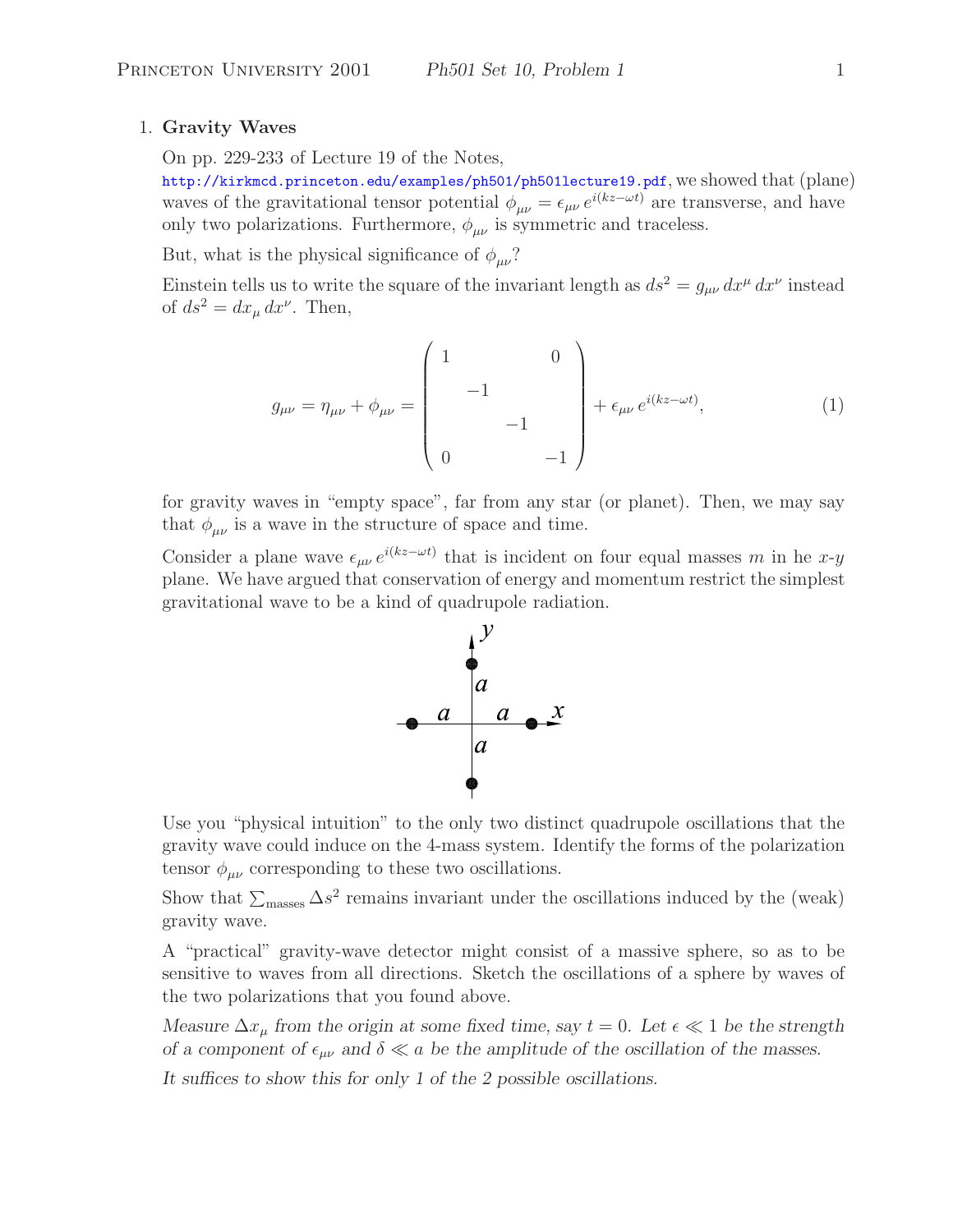2. Show that the angular distribution,

$$
\frac{dP^{\star}}{d\Omega^{\star}} = \frac{d^2U^{\star}}{dt^{\star} d\Omega^{\star}} = f(\cos \theta^{\star}, \phi^{\star}),\tag{2}
$$

of the power of electromagnetic radiation in the far zone of a system whose center of mass/energy is instantaneously at rest in the (inertial)  $*$  frame has the form,

$$
\frac{dP_{\text{source}}}{d\Omega} = \frac{dU}{dt \, d\Omega} = \frac{1}{\gamma^4 (1 - \beta \cos \theta)^3} f\left(\frac{\cos \theta - \beta}{1 - \beta \cos \theta}, \phi\right),\tag{3}
$$

for radiation by the source in the (inertial) lab frame where the system has velocity **v** along the polar  $(z, z^*)$  axes of the spherical coordinate systems  $(r, \theta, \phi)$  and  $(r^*, \theta^*, \phi^*)$ ,  $\beta = v/c$  and  $\gamma = 1/\sqrt{1-\beta^2}$ , with c being the speed of light in vacuum. Comment on the angular distribution of radiation as detected by distant, fixed observers in the lab frame.

*Since*  $dP_{\mu} = (dU, c \, d\mathbf{P})$  *is a 4-vector, we know that*  $dU^* = \gamma (dU - \mathbf{v} \cdot d\mathbf{P})$ *.* 

*How are* dU *and* d**P** *related (in the far zone)?*

*Note that*  $\theta$  *is an angle of a light ray, so you can transform the 4-vector*  $(k, k \sin \theta, 0, k \cos \theta)$ *to find the relation between*  $\cos \theta$  *and*  $\cos \theta^*$ *, etc.*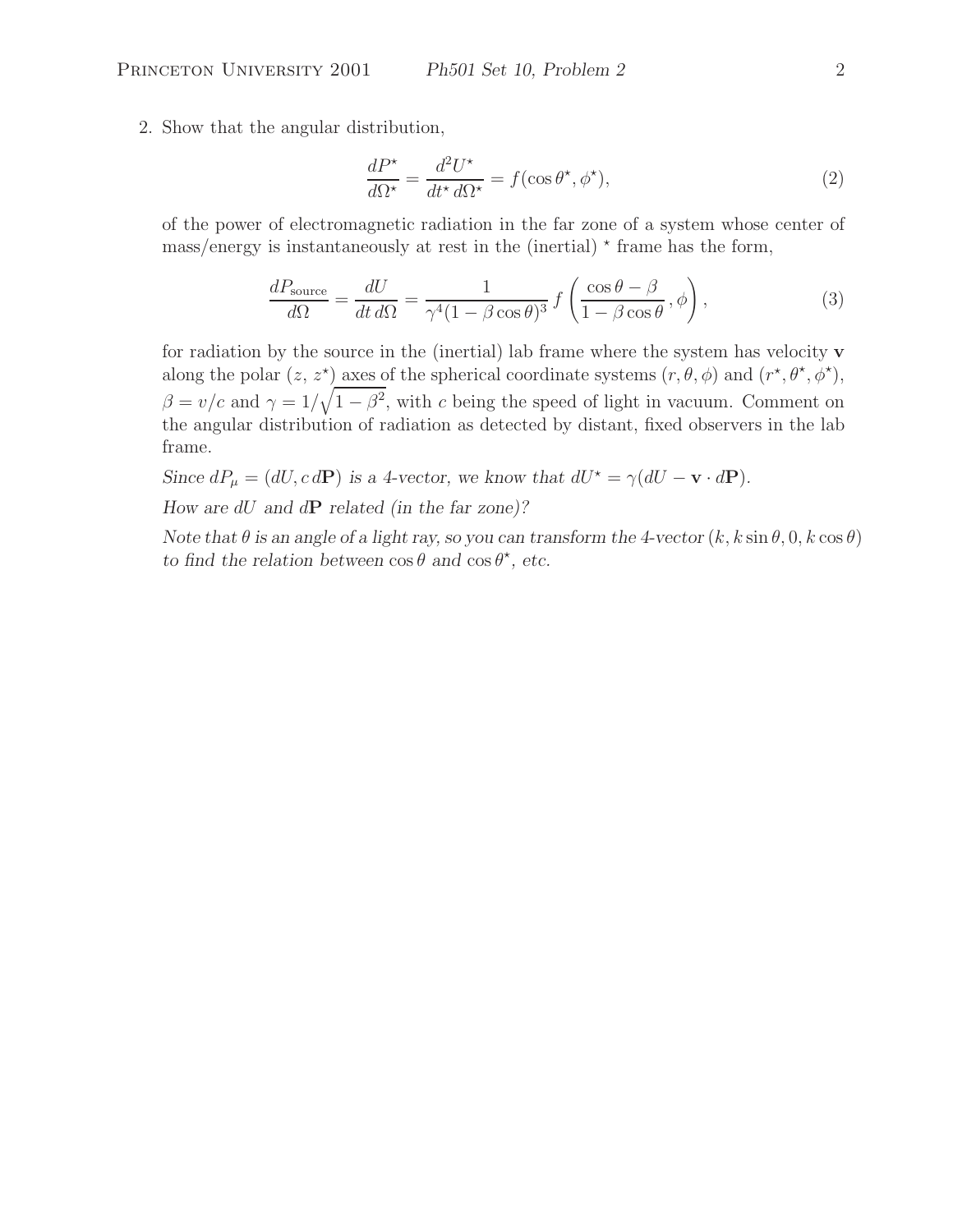3. Use the result of Prob. 2 above to transform the Larmor formula,

$$
f = \frac{e^2 a^{\star 2} \sin^2 \theta^{\star}}{4\pi c^3},
$$
\n(4)

to the lab frame in the two cases; a)  $\mathbf{a}^* \parallel \mathbf{v}$ , and b)  $\mathbf{a}^* \perp \mathbf{v}$ . Use  $a^{\star 2} = -c^2 a_\mu a^\mu$  to eliminate  $a^\star$  in favor of  $a$  in the lab frame. Ans: (with  $\beta=v/c)$ 

a)  $\mathbf{a}^* \parallel \mathbf{v}$ 

$$
\frac{dU}{d\Omega dt} = \frac{e^2 a^2}{4\pi c^3} \frac{\sin^2 \theta}{(1 - \beta \cos \theta)^5}.
$$
\n(5)



b)  $\mathbf{a}^* \perp \mathbf{v}$ 

$$
\frac{dU}{d\Omega dt} = \frac{e^2 a^2 (1 - \beta \cos \theta)^2 - (1 - \beta^2) \sin^2 \theta \cos^2 \phi}{(1 - \beta \cos \theta)^5}.
$$
(6)

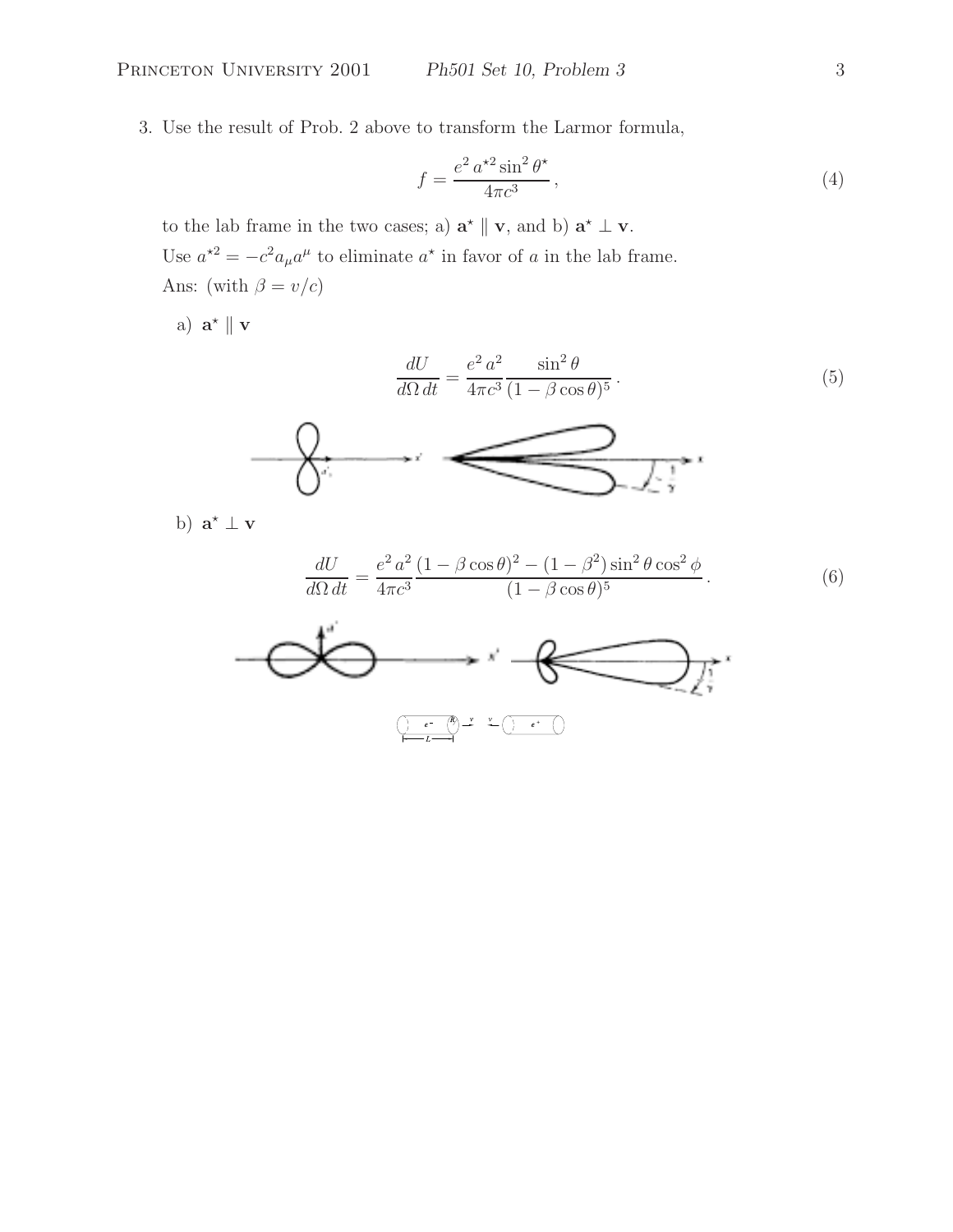- 4. Suppose the acceleration of a charge e is entirely due to external electromagnetic fields **E** and **B**.
	- (a) As discussed on pp. 236-236, Lecture 20 of the Notes, the charge radiates energy and momentum with the 4-vector,

$$
dP_{\mu} = d(U, c \mathbf{P}) = -\frac{2e^2 c}{3} a_{\nu} a^{\nu} dx_{\mu}, \tag{7}
$$

The particle obeys  $\mathbf{F} = m\mathbf{a}$  in relativistic form (p. 222, Lecture 18 of the Notes),

$$
\frac{dp_{\mu}}{ds} = f_{\mu} = F_{\mu\nu}u^{\nu},\tag{8}
$$

where  $p_{\mu} = (E, c \mathbf{p}) = m_0 c^2 u_{\mu}$  is the particle's 4-momentum, and  $m_0$  its rest mass. Use these facts to show that in an arbitrary inertial frame,

$$
\frac{dU}{dt} = \frac{2e^4\gamma^2}{3m_0^2c^3} \left[ \left( \mathbf{E} + \frac{\mathbf{v}}{c} \times \mathbf{B} \right)^2 - \left( \mathbf{E} \cdot \frac{\mathbf{v}}{c} \right)^2 \right].
$$
\n(9)

(b) Reconsider part (a) from another point of view, noting that the radiated power  $dU/dt$  is a Lorentz invariant,

$$
\frac{dU}{dt} = \frac{dU^*}{dt^*} = \frac{2e^2a^{*2}}{3c^3}.
$$
\n(10)

It then suffices to relate  $a^*$  to the lab-frame Lorentz force **F** on charge e due to **E** and **B**. Show that,

$$
\frac{dU}{dt} = \frac{2e^2}{3m_0^2 c^3} \begin{cases} \mathbf{F}^2 & \text{if } \mathbf{a} \parallel \mathbf{v}, \\ \gamma^2 \mathbf{F}^2 & \text{if } \mathbf{a} \perp \mathbf{v}. \end{cases}
$$
(11)

(c) The maximum laboratory electric field that can be applied to a relativistic charged particle is about  $10^8$  V/m, while the maximum (static) magnetic field is about  $10$  T = 100 kG. For an electron with  $\gamma = 10^5$ , as at the Stanford Linear Accelerator Center, what is the energy radiated per cm for  $\mathbf{E} \parallel \mathbf{v}$ ,  $\mathbf{E} \perp \mathbf{v}$ , and  $\mathbf{B} \perp \mathbf{v}$ ?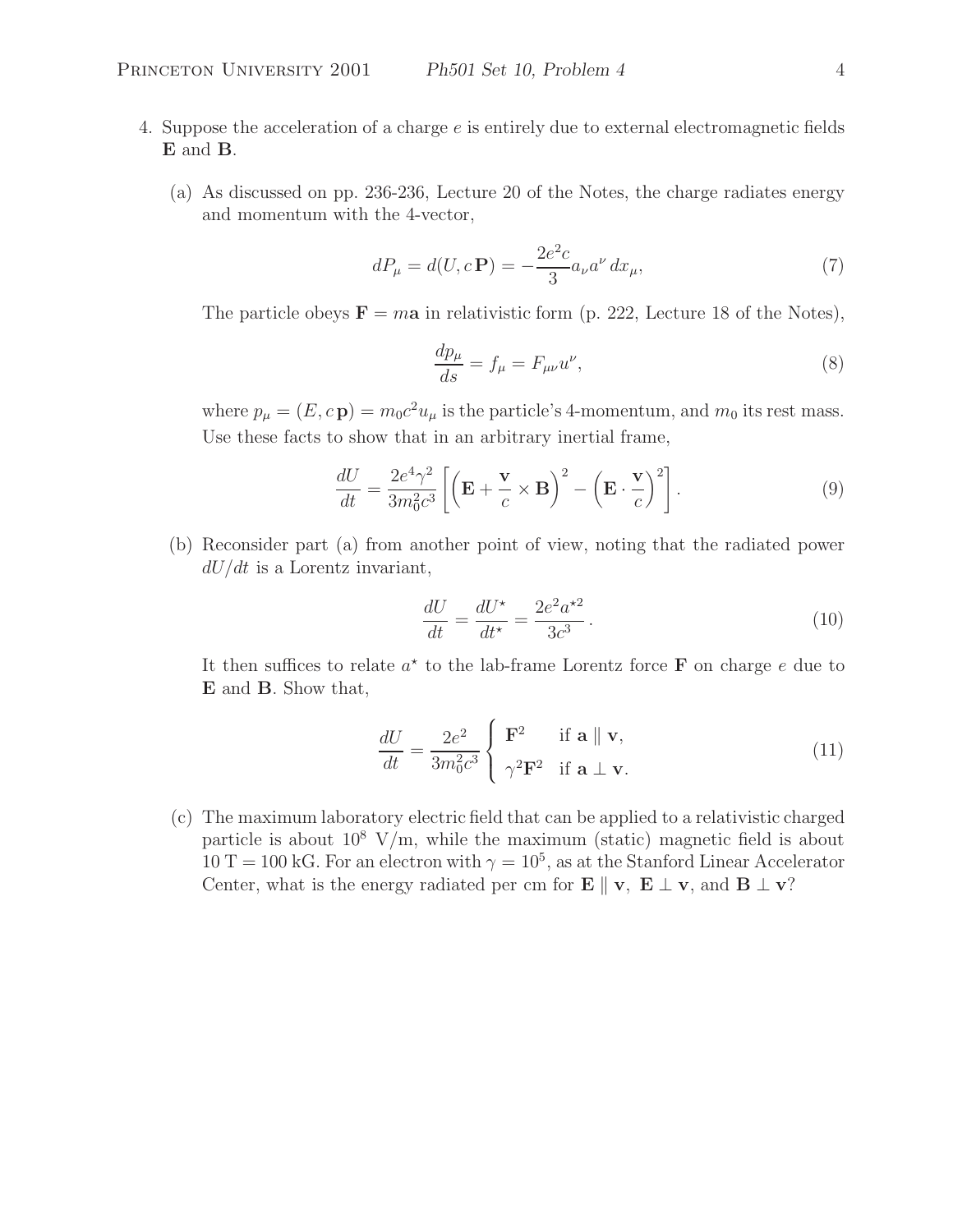5. A relativistic particle of charge  $e$  passes a fixed charge  $Ze$  such that  $b$  is the distance of closet approach (impact parameter). What is the total energy radiated,  $U = \int (dU/dt) dt$ , assuming that the deflections of the charges are negligible? *Ans:*

$$
U = \frac{\pi Z^2 e^6}{12c^3 m_0 b^3 v} \frac{4 - (v/c)^2}{1 - (v/c)^2}.
$$
 (12)

As a check, make a quick estimate for  $v \approx c$  in the spirit of the "short-cut" method used for Rutherford scattering on p. 134, Ph205 Lecture 12, http://kirkmcd.princeton.edu/examples/Ph205/ph205l12.pdf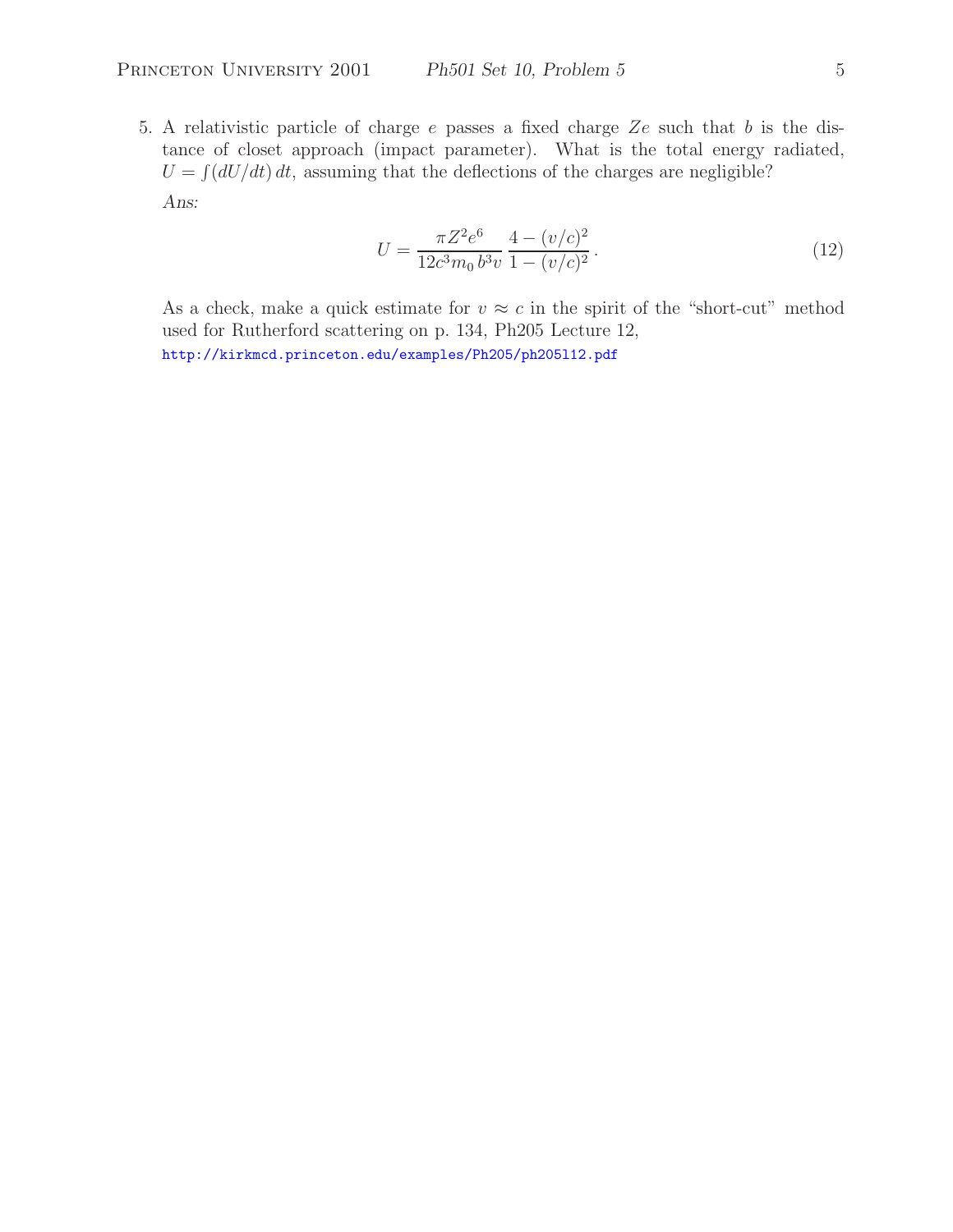6. Charge  $e_1$  with mass  $m_1$  passes by charge  $e_2$  with mass  $m_2$  on parallel trajectories, initially separated by distance  $b$  in their center-of-mass frame, such that the relative velocity obeys  $v \ll c$ . However, v is large enough that we can approximate the motion of the charges as along straight lines at all times. Supposing that the motion lies in the x-y plane, with  $\mathbf{v} = v \hat{\mathbf{x}}$ , show that the angular distribution of the emitted radiation in the center of mass frame, far from the charges, is,

$$
\frac{dU}{d\Omega} = \int \frac{d^2U}{d\Omega \, dt} = \frac{e_1^2 e_2^2}{32c^3 b^3 v} \left(\frac{e_1}{m_1} - \frac{e_2}{m_2}\right)^2 (4 - n_x^2 - 3n_y^2),\tag{13}
$$

where unit vector  $\hat{\mathbf{n}}$  is in the direction of the radiation at the distant observer.

*Recall that for*  $v \ll c$ , the radiation is well approximated as that associated with the 2nd *time derivative of the electric-dipole moment* **p** *of the system, described by the Larmor formula (p. 186, Lecture 16 of the Notes),*

$$
\frac{d^2U}{d\Omega dt} = \frac{(\hat{\mathbf{n}} \times \ddot{\mathbf{p}})^2}{4\pi c^3}.
$$
\n(14)

*As discussed on p. 187 of the notes, electric-dipole radiation vanishes for a system in which all particles have the same charge-to-mass ratio.*

Integrate over dΩ supposing charge 1 is an electron,  $e_2 = Ze$ , and  $m_2 \to \infty$  to find the result of Prob. 5 above for  $v \ll c$ .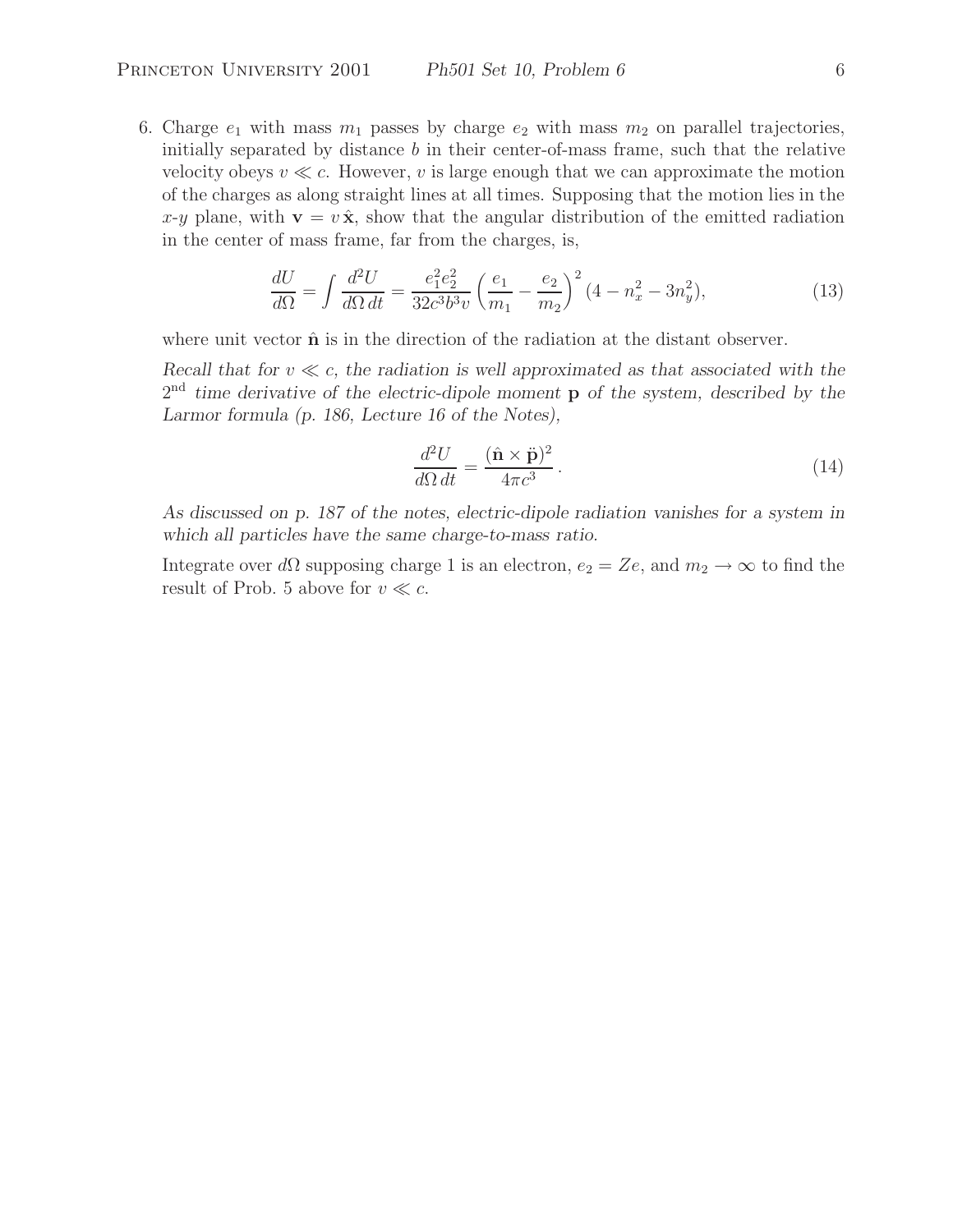#### 7. **Colliding Bunches**

At the Stanford Linear Collider, two "bunches" of electrons and positrons of 46-GeV energy collide head on. Each bunch has  $N$  particles, of charge  $e$  in one bunch and charge  $-e$  in the other. Approximate the bunches as (coaxial) cylinders of radius R and length  $L \gg R$ , with uniform charge density.



Estimate the transverse-momentum "kick" given to an electron as it passes through the positron bunch. In a "thin-lens" approximation, the "kick" is applied at the (circular) midplane of the bunch, and the trajectories are straight before and after this. Note that all electrons are deflected so as to cross the axis of the bunch at the same place. Each bunch acts as a lens for the particles in the other bunch!

Show that the focal length of this lens is,

$$
f \approx \frac{\gamma m_0 c^2 R^2}{2Ne^2} = \frac{\gamma R^2}{2Nr_0}, \quad \text{where} \quad \gamma = \frac{1}{\sqrt{1 - v^2/c^2}}, \quad r_0 = \frac{e^2}{m_0 c^2}
$$
 (15)

Due to the deflection, the particles emit radiation (sometimes called beamstrahlung. Estimate the total energy  $dU$  radiated by a particle at the outer radius R of a bunch. *Ans:*

$$
\frac{dU}{U} \approx \frac{16\gamma N^2 r_0^3}{3LR^3} \,. \tag{16}
$$

What is  $dU/U$  for the typical operating parameters of the SLC,  $N = 10^{10}$ ,  $L = 1$  mm,  $R = 1 \, m \, \text{um}, \, \gamma = 10^5?$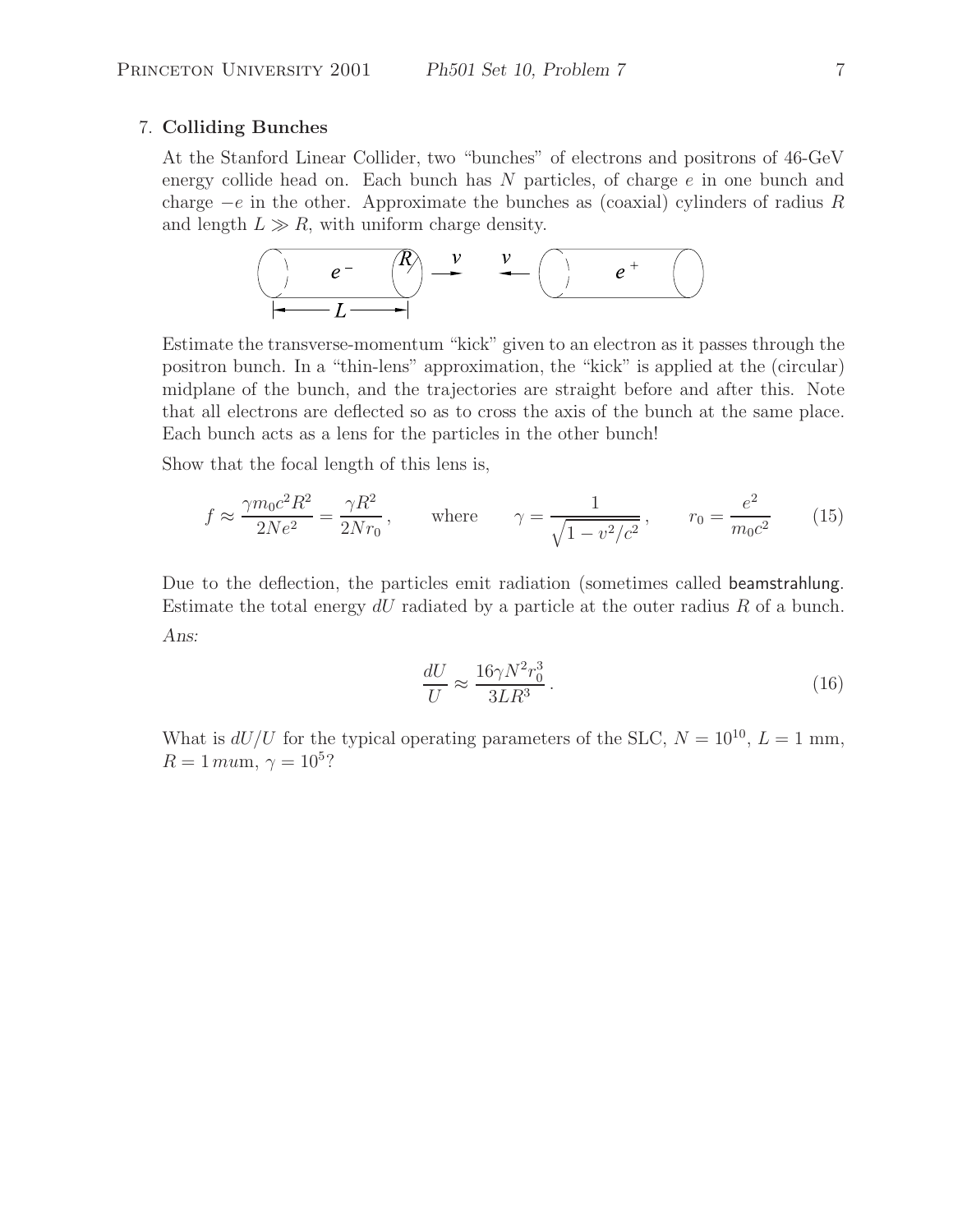#### 8. **Synchrotron Radiation**

A particle of charge  $e$  moves in a circle of radius  $R$  about the origin in the  $x-y$  plane, with angular velocity  $\omega_0$ :  $x = R \cos \omega_0 t$ ,  $y = R \sin \omega_0 t$ . An observer is at  $(x, y) = (r_0, 0)$ where  $r_0 \gg R$ .



The electric field seen by the observer is, in the dipole approximation,

$$
\mathbf{E} \approx \left[ \frac{(\ddot{\mathbf{p}} \times \hat{\mathbf{n}}) \times \hat{\mathbf{n}}}{c^2 r} \right] \approx -\frac{e}{c^2 r_0} \frac{d^2}{dt^2} y(t' = t - r(t')/c) \hat{\,},\tag{17}
$$

where  $t'$  is the retarded time.

Evaluate  $\ddot{y}(t')$  to show this is,

$$
\omega_0^2 R \frac{c p s \omega_0 t' - \beta}{(1 - \beta \cos \omega_0 t')^3},\tag{18}
$$

where  $\beta = v/c$ . This is big only for  $\cos \omega_0 t' \approx 2n\pi$ . For the pulse of radiation around  $t' = 0$ , eliminate  $t'$  in favor of  $T = t - r_0/c$  to show that,

$$
E(T) \propto \frac{1 - 4\gamma^6 \omega_0^2 T^2}{1 + 12\gamma^6 \cos \omega_0^2 T^2},
$$
\n(19)

for  $\beta \to 1$ ,  $T \approx 0$ , and  $\gamma = 1/\sqrt{1 - \beta^2}$ .

Consider the frequency spectrum  $E_{\omega}$  of this pulse, *i.e.*,

$$
E_y(T) = \int_{-\infty}^{\infty} E_{\omega} e^{-i\omega t} dt.
$$
\n(20)

Show that  $E_{\omega} \propto e^{-\omega/2\omega_C}$ , where the "critical frequency" is  $\omega_C = \sqrt{3}\gamma^3 \omega_0$ .

Note that the pulse energy has Fourier analysis  $U = \int_{-\infty}^{\infty} U_{\omega} d\omega$  with  $U_{\omega} \propto E_{\omega}^2 \propto$  $e^{-\omega/\omega_C}$ .

This approximation breaks down at large  $T$ , and so we misestimate the low-frequency part of the spectrum. But, this analysis provides a good understanding of the highfrequency tail of the synchrotron radiation spectrum.

*"Exact"* calculation indicates that  $U_{\omega} \propto \sqrt{\omega} e^{-\omega/\omega_C}$  with  $\omega_C = 3\gamma^3 \omega_0/2$ . J. Schwinger, Phys. Rev. **75**, 1912 (1949), http://kirkmcd.princeton.edu/examples/EM/schwinger\_pr\_75\_1912\_49.pdf

*A more sophisticated, but still fairly simple, analysis (following a suggestion by Fermi) is reviewed at* http://kirkmcd.princeton.edu/examples/weizsacker.pdf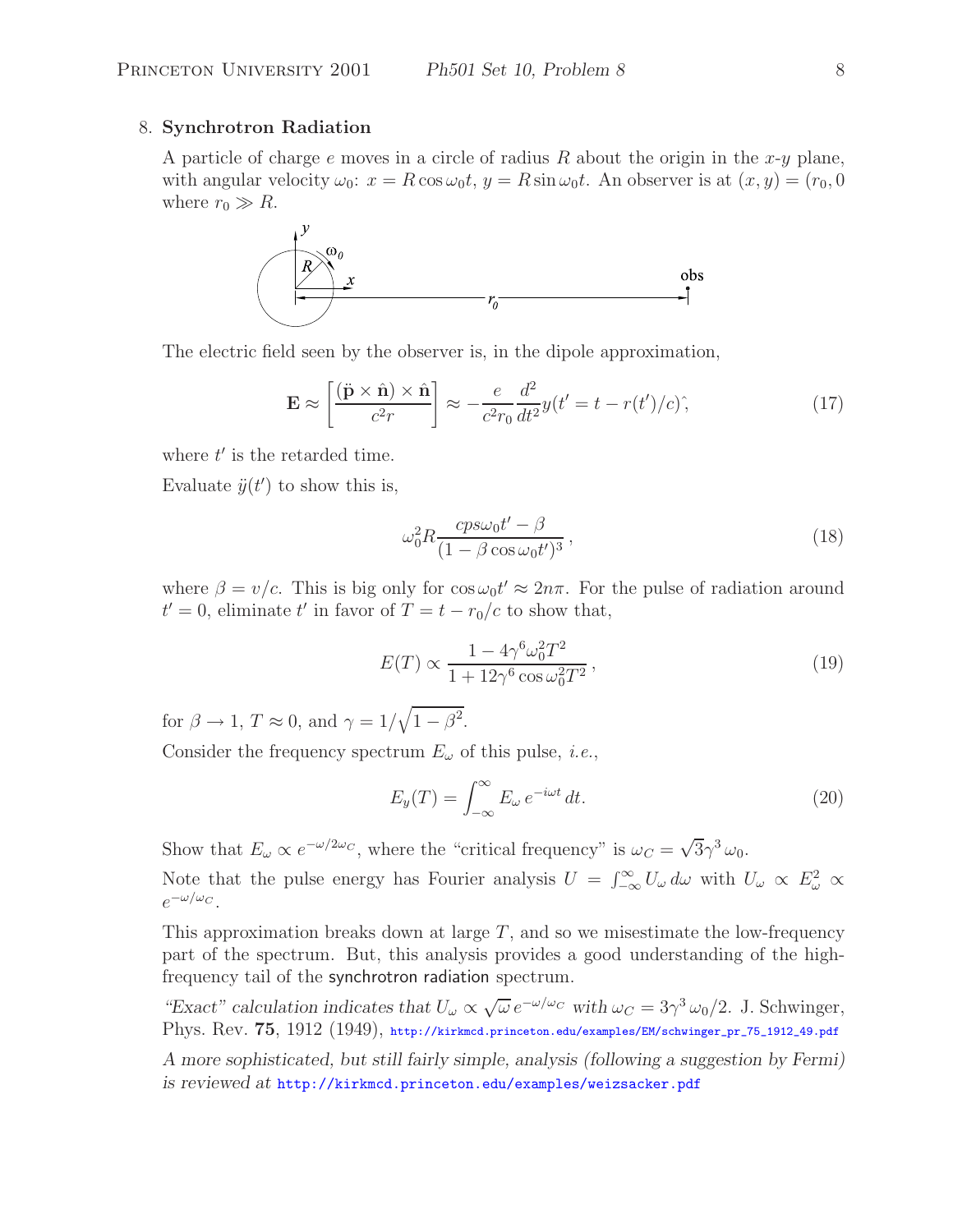9. Charge  $e_1$  of mass m makes a head-on collision with charge  $e_2$ , of the same sign as  $e_1$ , where charge 2 is fixed at the origin. Show that the total energy radiated in the collision is,

$$
\Delta U = \frac{16}{45} \frac{e_1}{e_2} \left(\frac{v_0}{c}\right)^3 \frac{mv_0^2}{2},\tag{21}
$$

if the initial velocity  $v_0$  of charge 1 is small compared to c.

*Note that the expression for*  $dU/dt$  *contains the force*  $F = ma$  *on charge 1, which permits integration over time to be replaced by integration over velocity.*

That  $\Delta U/U_0 \propto (v_0/c)^3$  is characteristic of electric dipole radiation for  $v_0 \ll c$ , as seen in Prob. 8b, Set 8, http://kirkmcd.princeton.edu/examples/ph501set8.pdf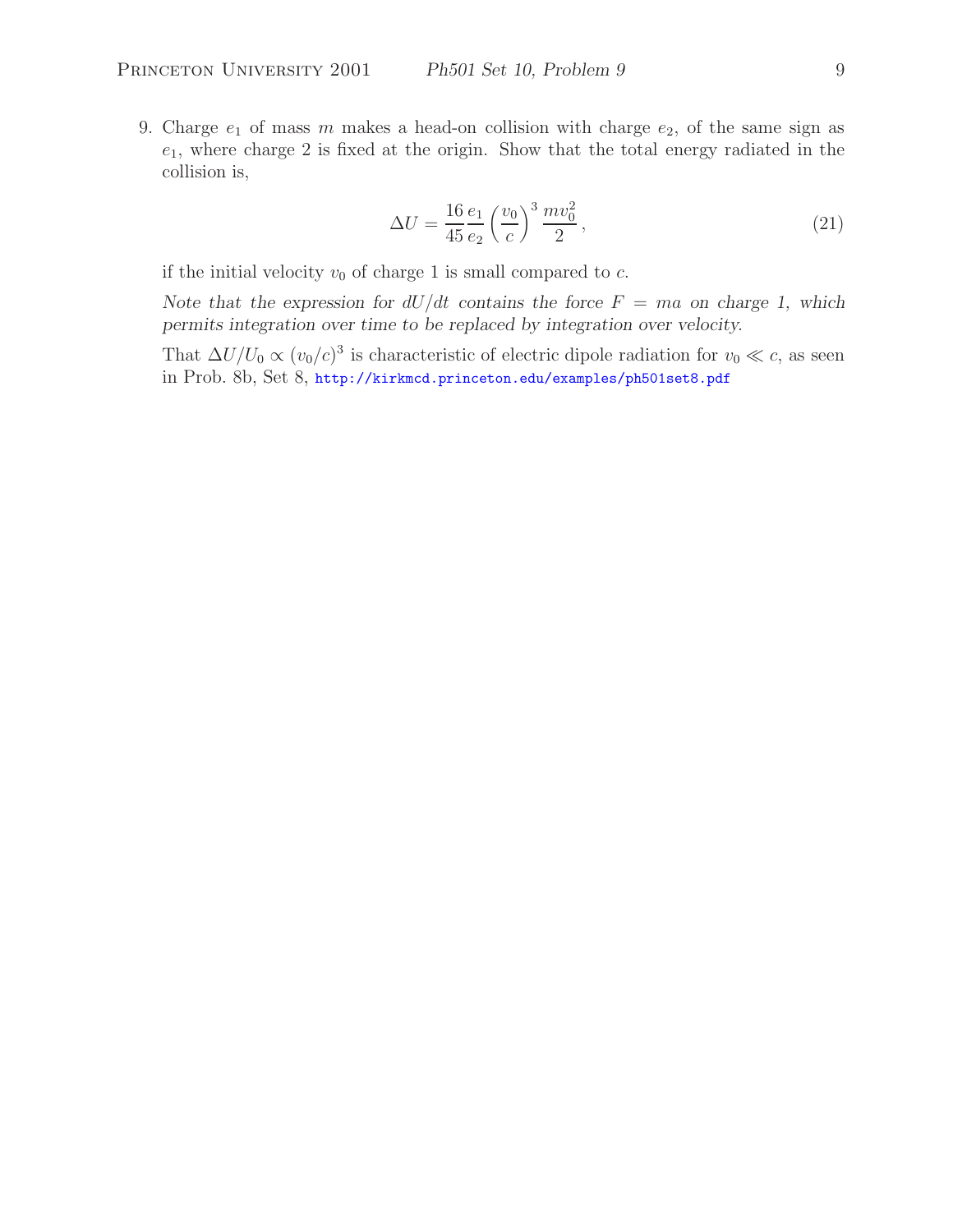## **Solutions**

#### 1. **Gravity Waves**

For (tranverse) gravity waves of potential  $\phi_{\mu\nu} = \epsilon_{\mu\nu} e^{i(kz-\omega t)}$  incident on 4 masses in the  $x-y$  plane as shown on the left below, one polarization leads to the motion sketched in the center figure, and the other polarization leads to that shown in the right figure.



For these two modes,  $A$  and  $B$ , which lead to quadrupole deformations, the polarization tensors are,

$$
\epsilon_{\mu\nu}^{(A)} = \epsilon \begin{pmatrix} 0 & 0 \\ 1 & 0 \\ 0 & -1 \\ 0 & 0 \end{pmatrix}, \qquad \epsilon_{\mu\nu}^{(B)} = \epsilon \begin{pmatrix} 0 & 0 \\ 0 & 1 \\ 1 & 0 \\ 0 & 0 \end{pmatrix}, \tag{22}
$$

For mode A at time  $t = 0$  the displacements of the four masses relative to the origin are,

$$
\Delta x_{(1)} = (0, a + \delta, 0, 0), \qquad \Delta x_{(2)} = (0, 0, a - \delta, 0),
$$
  

$$
\Delta x_{(3)} = (0, -a - \delta, 0, 0), \qquad \Delta x_{(4)} = (0, 0, -a + \delta, 0),
$$
 (23)

The  $\Delta s^2 = g_{\mu\nu} \Delta x^{\mu} \Delta x^{\nu} = (\eta_{\mu\nu} + \epsilon_{\mu\nu}) \Delta x^{\mu} \Delta x^{\nu}$  associated with these four displacements at time  $t = 0$  are, recalling that  $\eta_{00} = 1$ ,  $\eta_{11} = \eta_{22} = \eta_{33} = -1$ ,

$$
\Delta s_{(1)}^2 = (-1 + \epsilon)(a + \delta)^2, \qquad \Delta s_{(2)}^2 = (-1 - \epsilon)(a - \delta)^2, \n\Delta s_{(3)}^2 = (-1 + \epsilon)(-a - \delta)^2, \qquad \Delta s_{(4)}^2 = (-1 - \epsilon)(-a + \delta)^2,
$$
\n(24)

The sum of these four terms is,

$$
\sum \Delta s_{(i)}^2 = -4a^2 - 4\delta^2 + 4\epsilon\delta \approx -4a^2,\tag{25}
$$

ignoring the terms of second order of smallness. The sum is invariant under the deformations induced by the gravity wave to first order.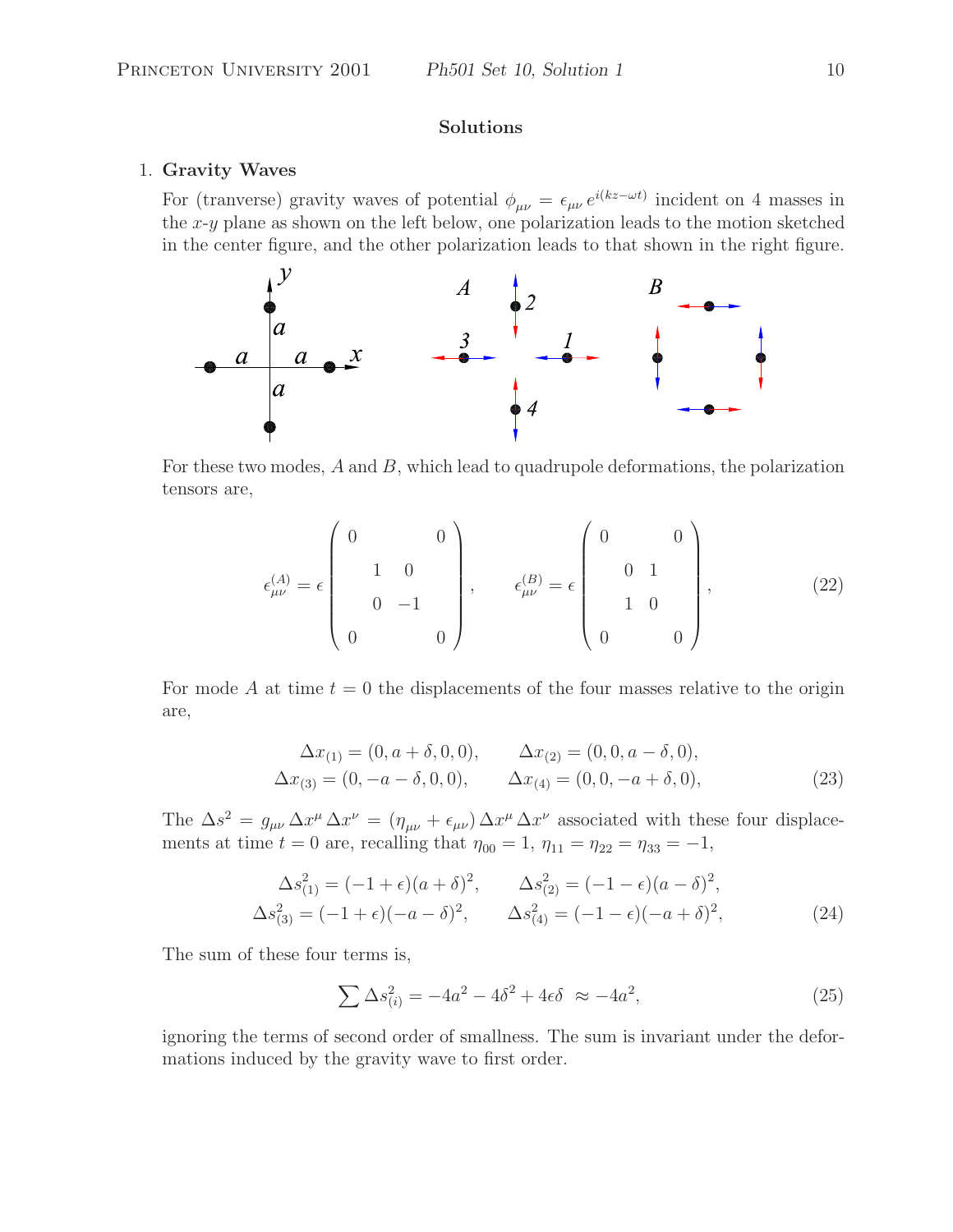For a spherical gravity-wave detector, the deformations induced by gravity-wave modes A and B would have the forms sketched below, which differ by a rotation of  $45°$  about the z-axis (in contrast to the response of a single electric charge to plane electromagnetic waves of the two independent linear polarizations, which differ by a rotation of  $90^\circ$ ).

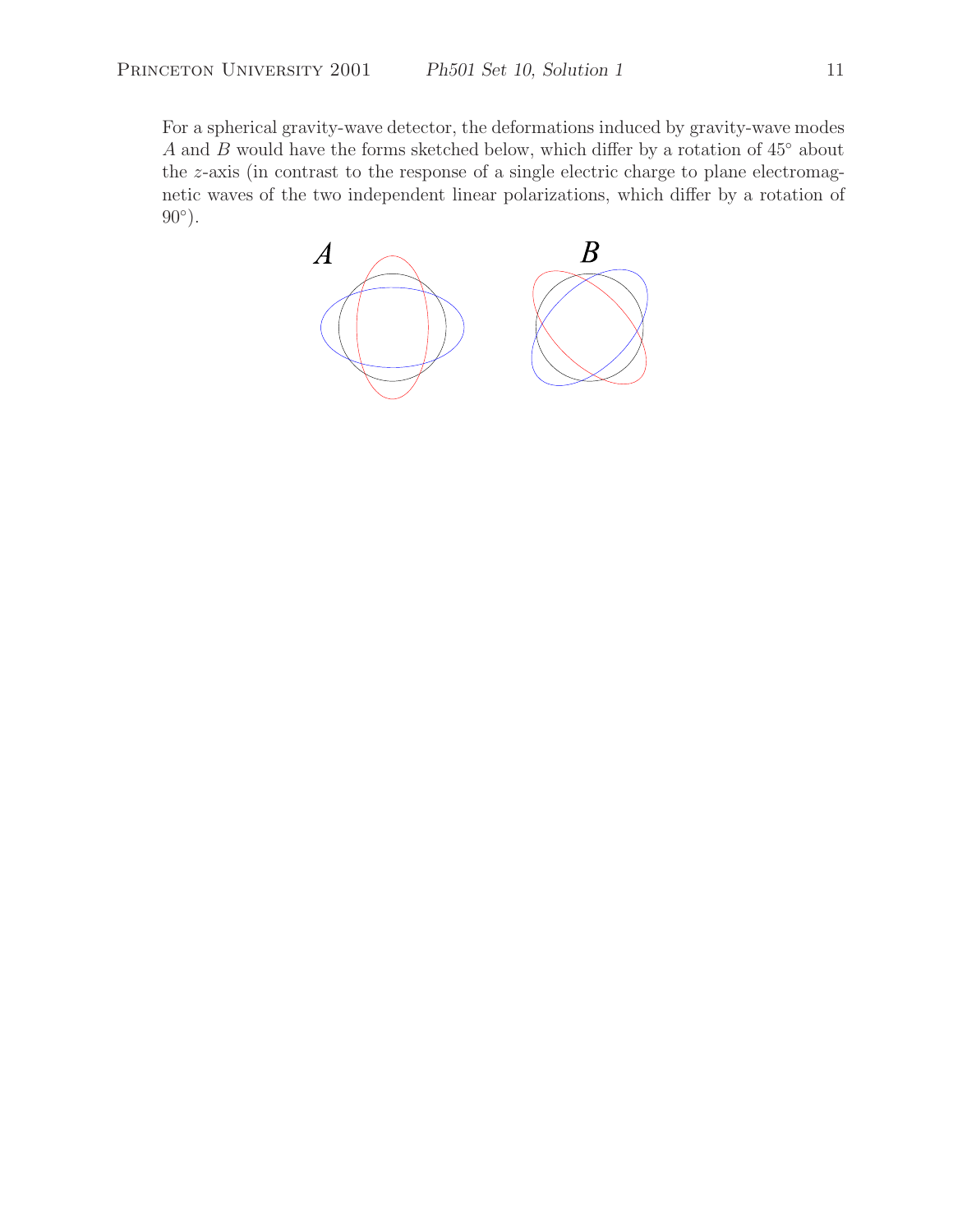2. The solution to this problem is in sec. 2.2.1 of http://kirkmcd.princeton.edu/examples/moving\_far.pdf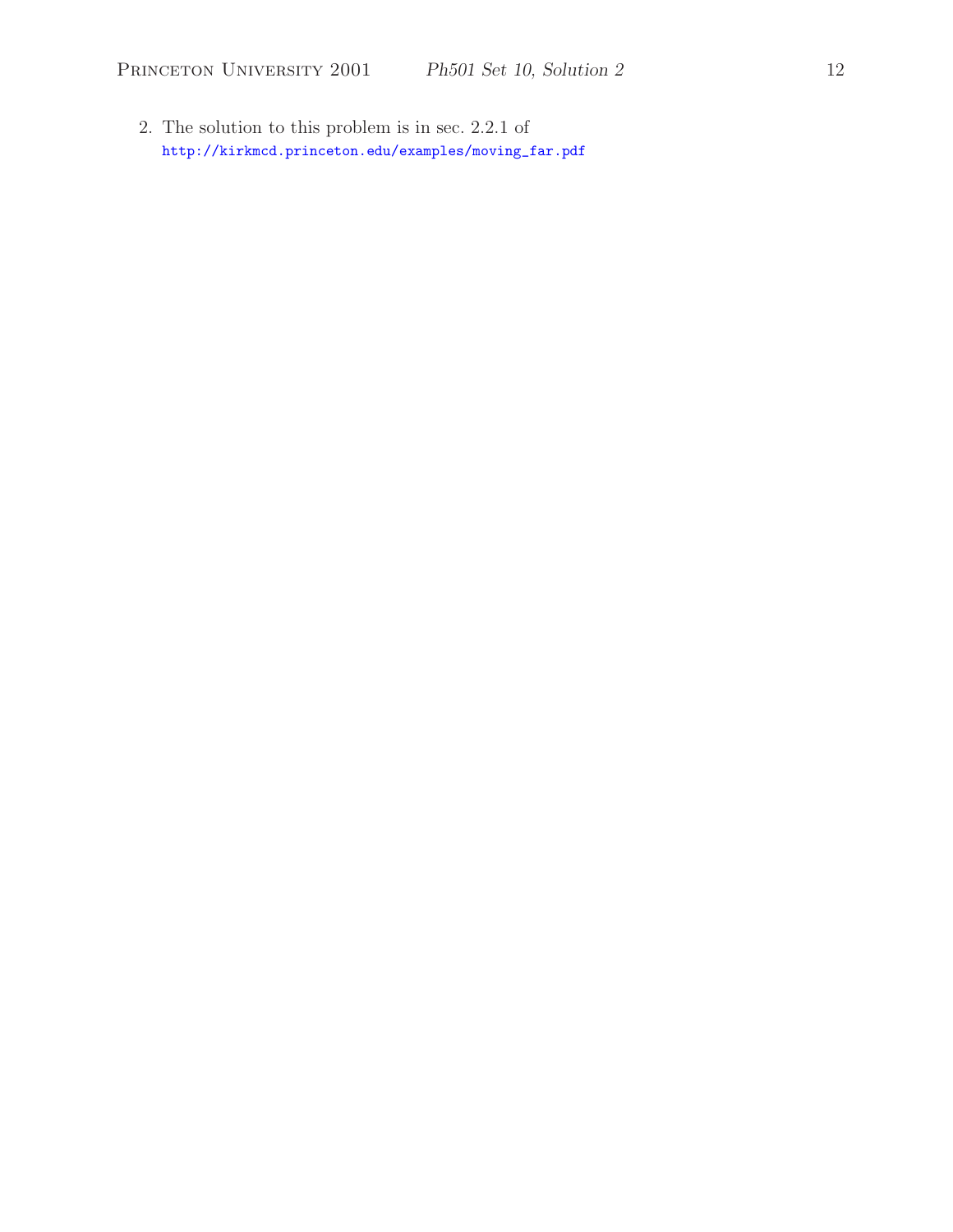3. The solution to this problem is in secs. 2.2.3-4 of http://kirkmcd.princeton.edu/examples/moving\_far.pdf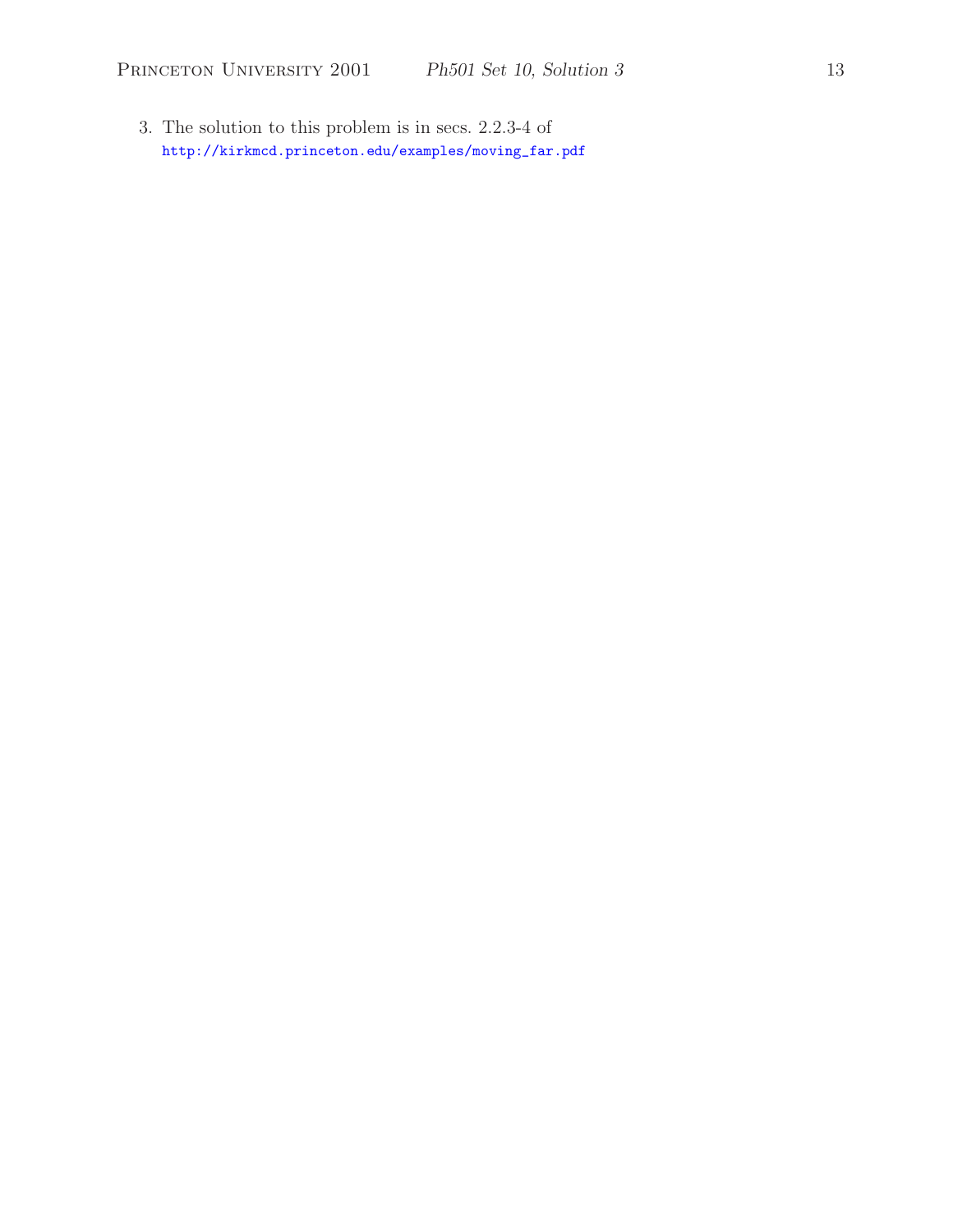4. (a) *Part (a) of this problem is the topic of* §*73 of*

http://kirkmcd.princeton.edu/examples/EM/landau\_ctf\_71.pdf.

As discussed on pp. 236-236, Lecture 20 of the Notes, the charge radiates energy and momentum with the 4-vector,

$$
dP_{\mu} = d(U, c\mathbf{P}) = -\frac{2e^2c}{3}a_{\nu}a^{\nu} dx_{\mu},
$$
\n(26)

The particle obeys  $\mathbf{F} = m\mathbf{a}$  in relativistic form (p. 222, Lecture 18 of the Notes),

$$
a_{\mu} = \frac{1}{m_0 c^2} \frac{dp_{\mu}}{ds} = \frac{1}{m_0 c^2} F_{\mu\nu} u^{\nu} = \frac{f_{\mu}}{m_0 c^2} = \frac{e\gamma}{m_0 c^2} \left( \mathbf{E} \cdot \frac{\mathbf{v}}{c}, \mathbf{E} + \frac{\mathbf{v}}{c} \times \mathbf{B} \right), \qquad (27)
$$

where  $p_{\mu} = (E, c \mathbf{p}) = m_0 c^2 u_{\mu}$  is the particle's 4-momentum,  $m_0$  its rest mass and  $c$  is the speed of light in vacuum. Then,

$$
\frac{dU}{dt} = c \frac{dP_0}{dx_0} = c \frac{2e^2c}{3} \frac{{}^2\gamma^2}{m_0^2c^4} \left[ \left( \mathbf{E} + \frac{\mathbf{v}}{c} \times \mathbf{B} \right)^2 - \left( \mathbf{E} \cdot \frac{\mathbf{v}}{c} \right)^2 \right]
$$

$$
= \frac{2e^4\gamma^2}{3m_0^2c^3} \left[ \left( \mathbf{E} + \frac{\mathbf{v}}{c} \times \mathbf{B} \right)^2 - \left( \mathbf{E} \cdot \frac{\mathbf{v}}{c} \right)^2 \right].
$$
(28)

(b) We also recall that,

$$
\frac{dU}{dt} = \frac{dU^*}{dt^*} = \frac{2e^2a^{*2}}{3c^3},
$$
\n(29)

using the Larmor formula in the instantaneous rest frame of the charge, where (p. 221, Lecture 18)  $a_{\mu} = (0, \mathbf{a}^{\star}/c^2)$ .

We also have that (p. 222, Lecture 18),

$$
a_{\mu} = \frac{1}{m_0 c^2} f_{\mu} = \frac{1}{m_0 c^2} \left( \gamma \mathbf{F} \cdot \frac{\mathbf{v}}{c}, \gamma \mathbf{F} \right),
$$
 (30)

where **F** is the lab-frame Lorentz force on charge e due to **E** and **B**. The Lorentz transformation of the 4-acceleration from the rest frame to the lab frame then gives,

$$
\mathbf{a} = \gamma \mathbf{a}^*, \qquad \mathbf{a}^* = \frac{\mathbf{a}}{\gamma} = \frac{\mathbf{F}}{m_0 c^2} \qquad (\mathbf{a} \parallel \mathbf{v}), \tag{31}
$$

$$
\mathbf{a} = \mathbf{a}^*, \qquad \mathbf{a}^* = \mathbf{a} = \frac{\gamma \mathbf{F}}{m_0 c^2} \qquad (\mathbf{a} \perp \mathbf{v}), \tag{32}
$$

Then, CEQ. (29) gives,

$$
\frac{dU}{dt} = \frac{2e^2}{3m_0^2 c^3} \begin{cases} \mathbf{F}^2 & \text{if } \mathbf{a} \parallel \mathbf{v}, \\ \gamma^2 \mathbf{F}^2 & \text{if } \mathbf{a} \perp \mathbf{v}. \end{cases}
$$
(33)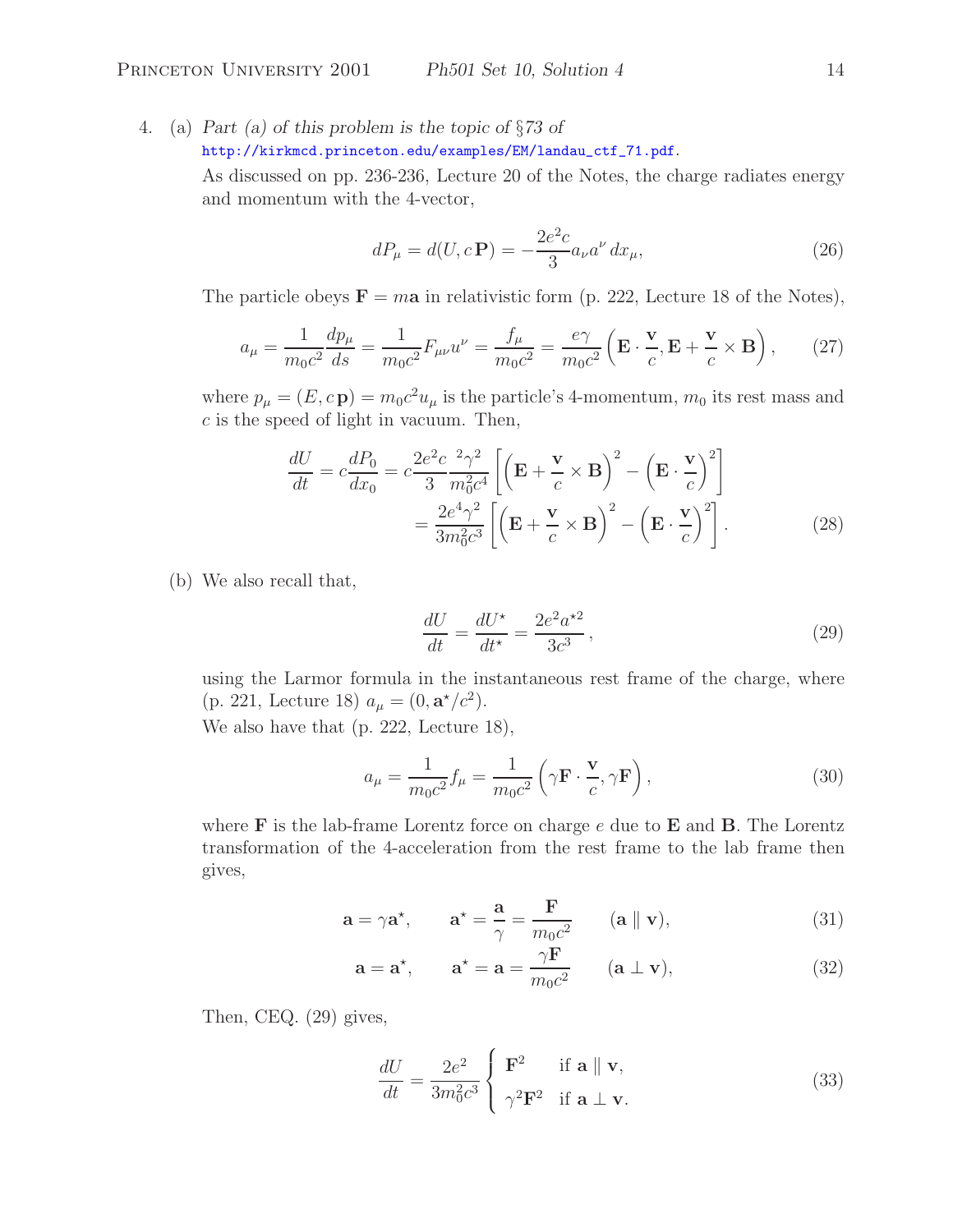(c) The maximum laboratory electric field that can be applied to a relativistic charged particle is about  $10^8$  V/m =  $10^4/3$  statvolt/cm, while the maximum (static) magnetic field is about 10 T =  $10^5$  G. For an electron with  $\gamma = 10^5$ ,  $v \approx c$ , as at the Stanford Linear Accelerator Center, the energy radiated per cm for  $\mathbf{E} \parallel \mathbf{v}$  is, from eq. (33),

$$
\frac{dU(\mathbf{E} \parallel \mathbf{v})}{vdt} = \frac{2e^2}{3m_0^2vc^3}e^2E^2 \approx \frac{2r_e^2E^2}{3}
$$

$$
\approx \frac{2}{3}(3 \times 10^{-13} \text{ cm})^2(3.3 \times 10^3 \text{ statvolt/cm})^2
$$

$$
\approx 7 \times 10^{-19} \text{ erg/cm} \approx 4 \times 10^{-7} \text{ eV/cm}, \tag{34}
$$

where  $r_e = e^2/m_0c^2 = 2.8 \times 10^{-13}$  cm is the classical electron radius, and 1 eV  $= 1.6 \times 10^{-12}$  erg. The radiation here is negligible compared to the final energy of the electrons of 50 GeV ( $\gamma \approx 10^5$ ), even over the total length (2 miles) of the accelerator.

The energy radiated per cm for  $\mathbf{E} \perp \mathbf{v}$  is,

$$
\frac{dU(\mathbf{E} \perp \mathbf{v})}{vdt} = \frac{2e^2}{3m_0^2vc^3}e^2\gamma^2E^2 \approx \frac{2r_e^2\gamma^2E^2}{3}
$$

$$
\approx \frac{2}{3}(3 \times 10^{-13} \text{ cm})^2(10^{10})(3.3 \times 10^3 \text{ statvolt/cm})^2
$$

$$
\approx 7 \times 10^{-9} \text{ erg/cm} \approx 4 \times 10^3 \text{ eV/cm} = 4 \text{ keV/cm.}
$$
(35)

The energy radiated per cm for 50-GeV electrons deflected by a 10-T magnetic field is,

$$
\frac{dU(\mathbf{B} \perp \mathbf{v})}{vdt} = \frac{2e^2}{3m_0^2vc^3}e^2\gamma^2B^2 \approx \frac{2r_e^2\gamma^2B^2}{3}
$$

$$
\approx \frac{2}{3}(3 \times 10^{-13} \text{ cm})^2(10^{10})(10^{10})
$$

$$
\approx 6 \times 10^{-5} \text{ erg/cm} \approx 4 \times 10^7 \text{ eV/cm} = 40 \text{ MeV/cm.}
$$
(36)

If the electrons were in a circular ring of magnets with 10-T field (parallel to the axis of the ring), the radius  $r$  of the ring would be related by,

$$
F = \frac{evB}{c} = \frac{\gamma mv^2}{r}, \quad r \approx \frac{\gamma mc^2}{eB} \approx \frac{10^5 \cdot 10^{-27} \text{ g} \cdot (3 \times 10^{10} \text{ cm/s})^2}{5 \times 10^{-10} \text{ statcoulomb} \cdot 10^5 \text{ G}} \approx 2 \times 10^3 \text{ cm}, (37)
$$

so the radiated energy per turn would be about 500 GeV. In a practical storage ring, the radiated energy must be replenished (by azimuthally accelerating electric fields). For 50-GeV electrons such a ring could have a magnetic field of only a fraction of 1 Tesla, to avoid excessive power bills.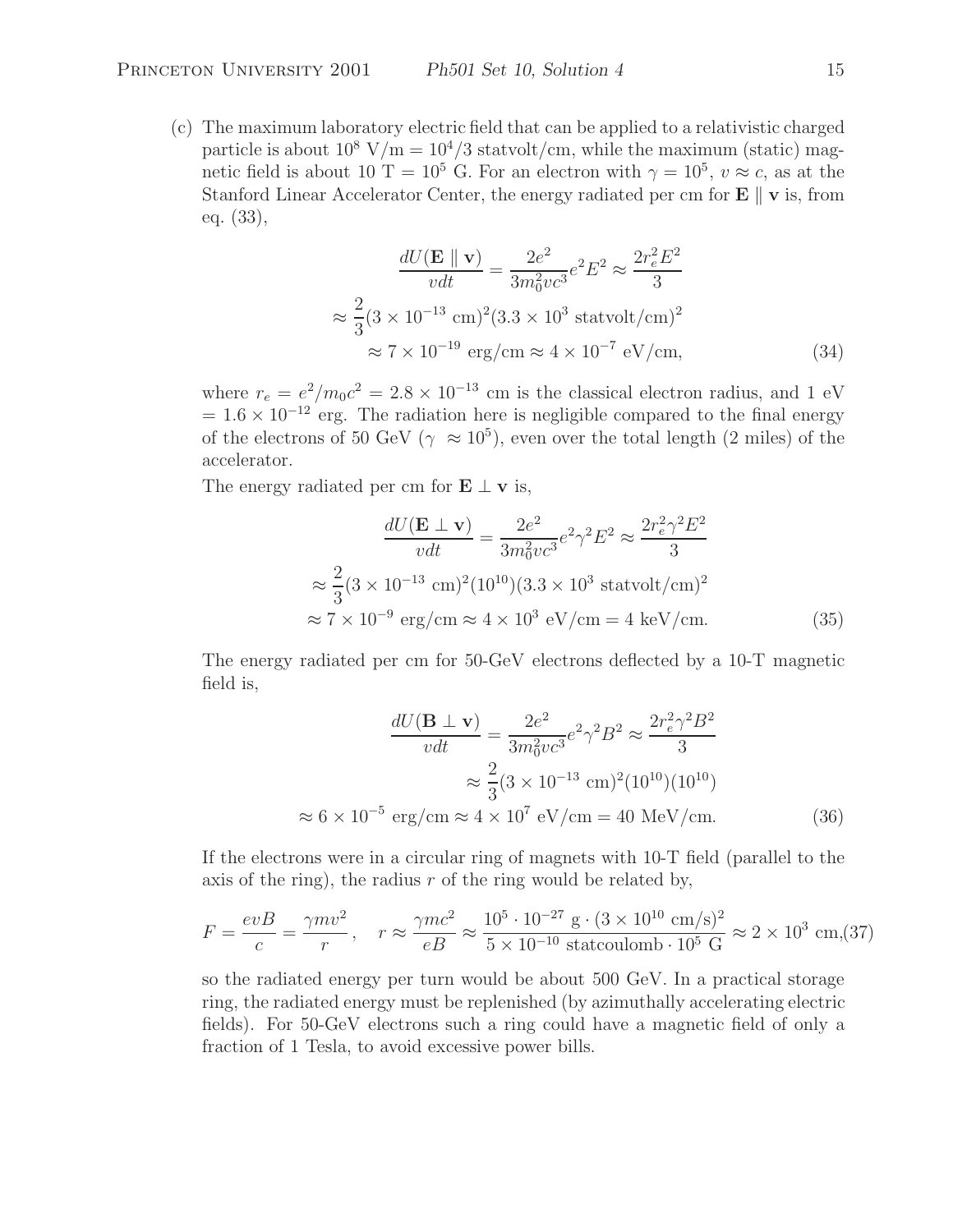# 5. *This problem is Prob. 1,* §*73, p. 196 of* http://kirkmcd.princeton.edu/examples/EM/landau\_ctf\_71.pdf

A relativistic particle of charge  $e$  passes a fixed charge  $Ze$  such that b is the distance of closet approach (impact parameter).

We take charge ze to be at the origin, and charge e at  $(vt, b, 0)$ , assuming that the deflection of the charge is negligible. At time  $t$  it experiences electric field,

$$
\mathbf{E} = \frac{Ze}{v^2t^2 + b^2} \left( \frac{vt \hat{\mathbf{x}} + b \hat{\mathbf{y}}}{\sqrt{v^2t^2 + b^2}} \right),
$$
\n(38)

and zero magnetic field. Using eq. (28) of Prob. 4 above, we have,

$$
\frac{dU}{dt} = \frac{2Z^2e^6\gamma^2}{3m_0^2c^3} \left( \frac{1}{(v^2t^2 + b^2)^2} - \frac{v^2t^2(v^2/c^2)}{(v^2t^2 + b^2)^3} \right),\tag{39}
$$
\n
$$
dU = \frac{2Z^2e^6\gamma^2}{3m_0^2c^3v} \int_{-\infty}^{\infty} v \, dt \, \left( \frac{1}{(v^2t^2 + b^2)^2} - \frac{v^2t^2(v^2/c^2)}{(v^2t^2 + b^2)^3} \right)
$$
\n
$$
U = \frac{2Z^2e^6\gamma^2}{3m_0^2c^3v} \int_{-\infty}^{\infty} v \, dt \, \left[ \frac{1}{2b^3} \tan^{-1} \frac{vt}{b} - \frac{v^2}{c^2} \frac{1}{8b^3} \tan^{-1} \frac{vt}{b} \right]_{-\infty}^{\infty}
$$
\n
$$
= \frac{\pi Z^2e^6\gamma^2}{3m_0^2c^3vb^3} \left( 1 - \frac{v^2}{4c^2} \right) = \frac{\pi Z^2e^6}{12c^3m_0^2b^3v} \frac{4 - (v/c)^2}{1 - (v/c)^2} \approx \frac{\pi Z^2e^6\gamma^2}{4c^4m_0^2b^3},\tag{40}
$$

using Dwight 120.1 and 122.3, http://kirkmcd.princeton.edu/examples/EM/dwight\_57.pdf, and the approximation follows for  $v \approx c$ . As usual,  $\gamma = 1/\sqrt{1 - v^2/c^2}$ .

As a check, we make a quick estimate in the spirit of the "short-cut" method used for Rutherford scattering on p. 134, Ph205 Lecture 12,

http://kirkmcd.princeton.edu/examples/Ph205/ph205l12.pdf.

That is, we estimate that, noting that  $v \approx c$ , and  $dU/dt|_{\text{max}}$  occurs at  $t = 0$ , with  $\Delta t \approx 2b/c$ ,

$$
U \approx \left. \frac{dU}{dt} \right|_{\text{max}} \Delta t = \frac{2Z^2 e^6 \gamma^2}{3m_0^2 c^3 b^4} \frac{2b}{c} = \frac{4Z^2 e^6 \gamma^2}{3m_0^2 c^4 b^3},\tag{41}
$$

which agrees with eq. (40) to within a factor of  $16/3\pi = 1.7$ . The agreement would be *even better taking*  $\Delta t = b/c$ *.*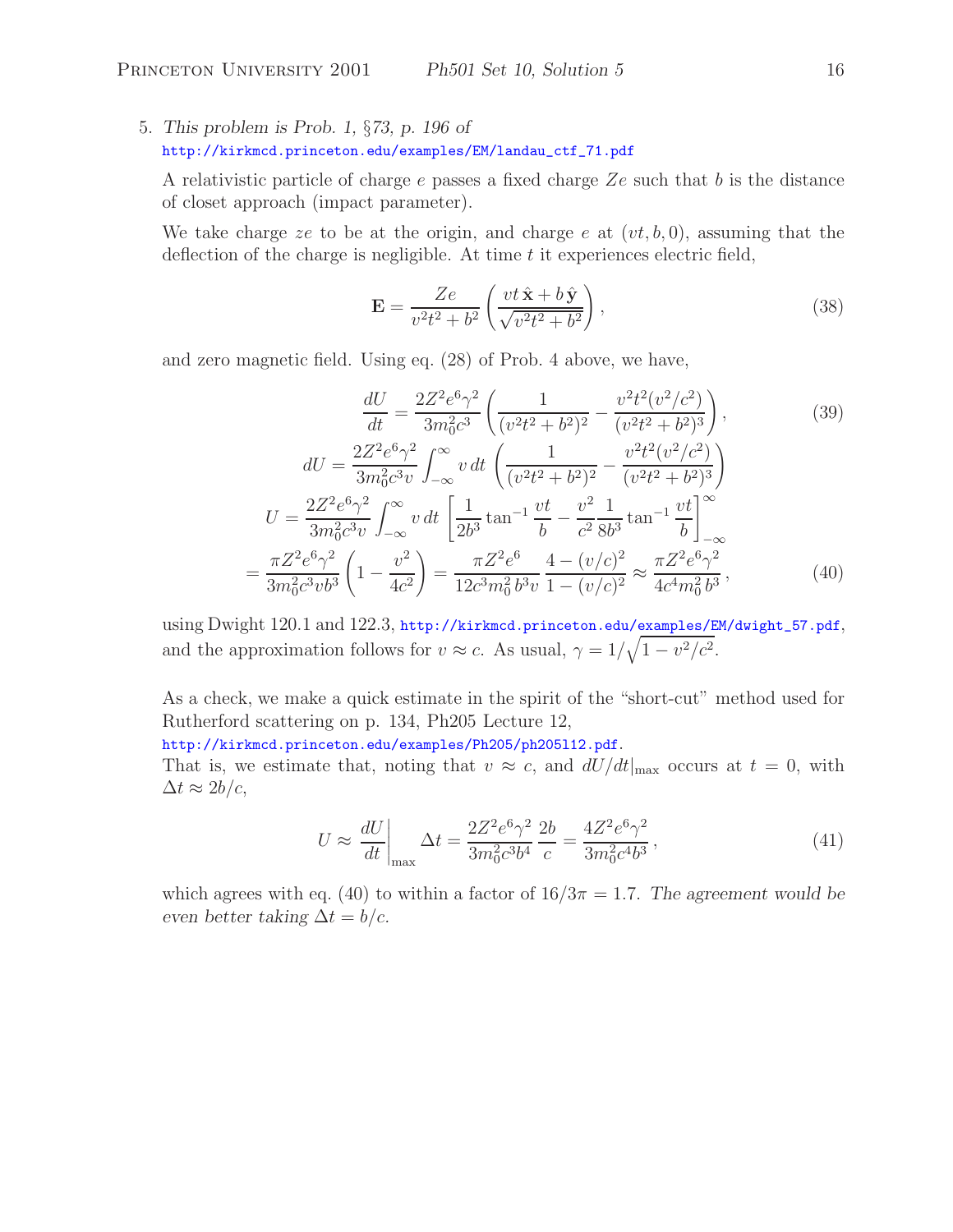6. *This problem is Prob. 4, p. 376 of* W.K.H. Panofsky and M. Phillips, *Classical Electricity and Magnetism*, 2nd ed. (Addison-Wesley, 1962), kirkmcd.princeton.edu/examples/EM/panofsky-phillips.pdf

Charge  $e_1$  with mass  $m_1$  passes by charge  $e_2$  with mass  $m_2$  on parallel trajectories, initially separated by distance b, such that the relative velocity obeys  $v \ll c$ . However,  $v$  is large enough that we can approximate the motion of the charges as along straight lines at all times. We suppose that the motion lies in the x-y plane, with  $\mathbf{v} = v \hat{\mathbf{x}}$ . Then, the radiation is well approximated as that associated with the  $2<sup>nd</sup>$  time derivative of the electric-dipole moment **p** of the system, described by the Larmor formula (for  $v \ll c$ ),

$$
\frac{d^2U}{d\Omega dt} = \frac{(\hat{\mathbf{n}} \times \ddot{\mathbf{p}})^2}{4\pi c^3},\tag{42}
$$

where unit vector  $\hat{\mathbf{n}}$  is the direction of the radiation at the distant observer.

Denoting the locations in their center-of-mass frame of the two charges as  $x_1$  and  $x_2$ at any time  $t$ , their electric-dipole moment at that time is,

$$
\mathbf{p} = e_1 \mathbf{x}_1 + e_2 \mathbf{x}_2, \qquad \ddot{\mathbf{p}} = e_1 \ddot{\mathbf{x}}_1 + e_2 \ddot{\mathbf{x}}_2 = \frac{e_1}{m_1} m_1 \ddot{\mathbf{x}}_1 + \frac{e_2}{m_2} m_2 \ddot{\mathbf{x}}_2,\tag{43}
$$

For  $v \ll c$ , we can approximate the forces on the charges as the instantaneous Coulomb forces,

$$
= m_1 \ddot{\mathbf{x}}_1 = \frac{e_1 e_2 (\mathbf{x}_1 - \mathbf{x}_2)}{|\mathbf{x}_1 - \mathbf{x}_2|^3} \equiv \frac{e_1 e_2 \mathbf{d}}{d^3} = -m_2 \ddot{\mathbf{x}}_2.
$$
 (44)

Taking the origin to be at the center of mass, and  $t = 0$  to be the time of their closest approach, at separation  $b$ , we have that,

$$
\mathbf{d} = (vt, b, 0), \qquad d^2 = (vt)^2 + b^2. \tag{45}
$$

Then,

$$
\ddot{\mathbf{p}} = \left(\frac{e_1}{m_1} - \frac{e_2}{m_2}\right) \frac{e_1 e_2 \mathbf{d}}{d^3} = \left(\frac{e_1}{m_1} - \frac{e_2}{m_2}\right) \frac{e_1 e_2 (vt, b, 0)}{((vt)^2 + b^2)^{3/2}},\qquad(46)
$$

$$
\hat{\mathbf{n}} \times \ddot{\mathbf{p}} = \left(\frac{e_1}{m_1} - \frac{e_2}{m_2}\right) \frac{e_1 e_2 \left(-\hat{n}_z b, \hat{n}_z vt, \hat{n}_x b - \hat{n}_y vt\right)}{(v^2 t^2 + b^2)^{3/2}},\qquad(47)
$$

$$
(\hat{\mathbf{n}} \times \ddot{\mathbf{p}})^2 = \left(\frac{e_1}{m_1} - \frac{e_2}{m_2}\right)^2 \frac{e_1^2 e_2^2 \left[\hat{n}_z (b^2 + v^2 t^2) + \hat{n}_x^2 b^2 - 2\hat{n}_x \,\hat{n}_y \, bvt + \hat{n}_y^2 v^2 t^2\right]}{(v^2 t^2 + b^2)^3},\qquad(48)
$$

$$
\frac{dU}{d\Omega} = \int_{-\infty}^{\infty} \frac{d^2U}{d\Omega dt} dt = \int_{-\infty}^{\infty} \frac{(\hat{\mathbf{n}} \times \ddot{\mathbf{p}})^2}{4\pi c^3 v} d(vt)
$$

$$
= \frac{e_1^2 e_2^2}{4\pi c^3 v} \left(\frac{e_1}{m_1} - \frac{e_2}{m_2}\right)^2 \int_{-\infty}^{\infty} d(vt) \frac{\hat{n}_z (b^2 + v^2 t^2) + \hat{n}_x^2 b^2 - 2\hat{n}_x \hat{n}_y bvt + \hat{n}_y^2 v^2 t^2}{(v^2 t^2 + b^2)^3}
$$

$$
= \frac{e_1^2 e_2^2}{4\pi c^3 v} \left(\frac{e_1}{m_1} - \frac{e_2}{m_2}\right)^2 \left(\frac{\pi n_z^2}{2b^3} + \frac{3\pi n_x^2}{8b^3} + \frac{\pi n_y^2}{8b^3}\right)
$$

$$
= \frac{e_1^2 e_2^2}{32c^3 b^3 v} \left(\frac{e_1}{m_1} - \frac{e_2}{m_2}\right)^2 (4 - n_x^2 - 3n_y^2), \quad (49)
$$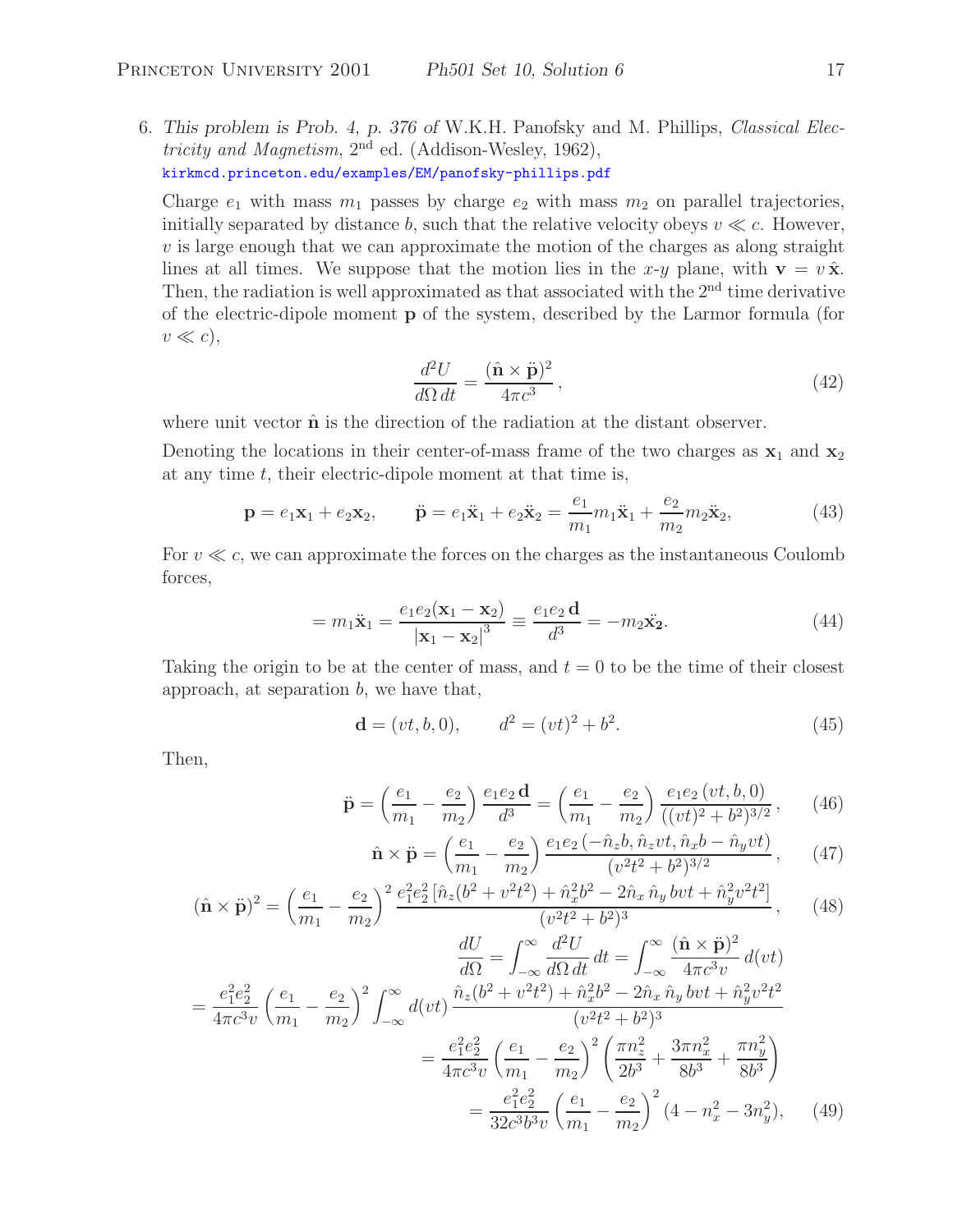using Dwight 120.1, 120.3 and 122.3.

 $\cal U$ 

For the case that charge 1 is an electron,  $e_1 = e$ ,  $m_1 = m_0$ , and charge 2 is Ze with  $m_2 = \infty$  (*i.e.*, fixed in place), eq. (49) becomes, in spherical coordinates  $(r, \theta, \phi)$ ,

$$
\frac{dU}{d\Omega} = \frac{Z^2 e^6}{32c^3 m_0^2 b^3 v} (4 - \sin^2 \theta \cos^2 \phi - 3 \sin^2 \theta \sin^2 \phi),
$$
 (50)  

$$
= \int \frac{dU}{d\Omega} d\Omega = \frac{Z^2 e^6}{32c^3 m_0^2 b^3 v} \int_{-1}^1 d\cos \theta \int_0^{2\pi} d\phi (4 - \sin^2 \theta \cos^2 \phi - 3 \sin^2 \theta \sin^2 \phi)
$$

$$
= \frac{Z^2 e^6}{32c^3 m_0^2 b^3 v} \left(16\pi - \frac{4\pi}{3} - \frac{12\pi}{3}\right) = \frac{\pi Z^2 e^6}{3c^3 m_0^2 b^3 v},
$$
 (51)

which is the same as eq. (40) when  $v \ll c$ .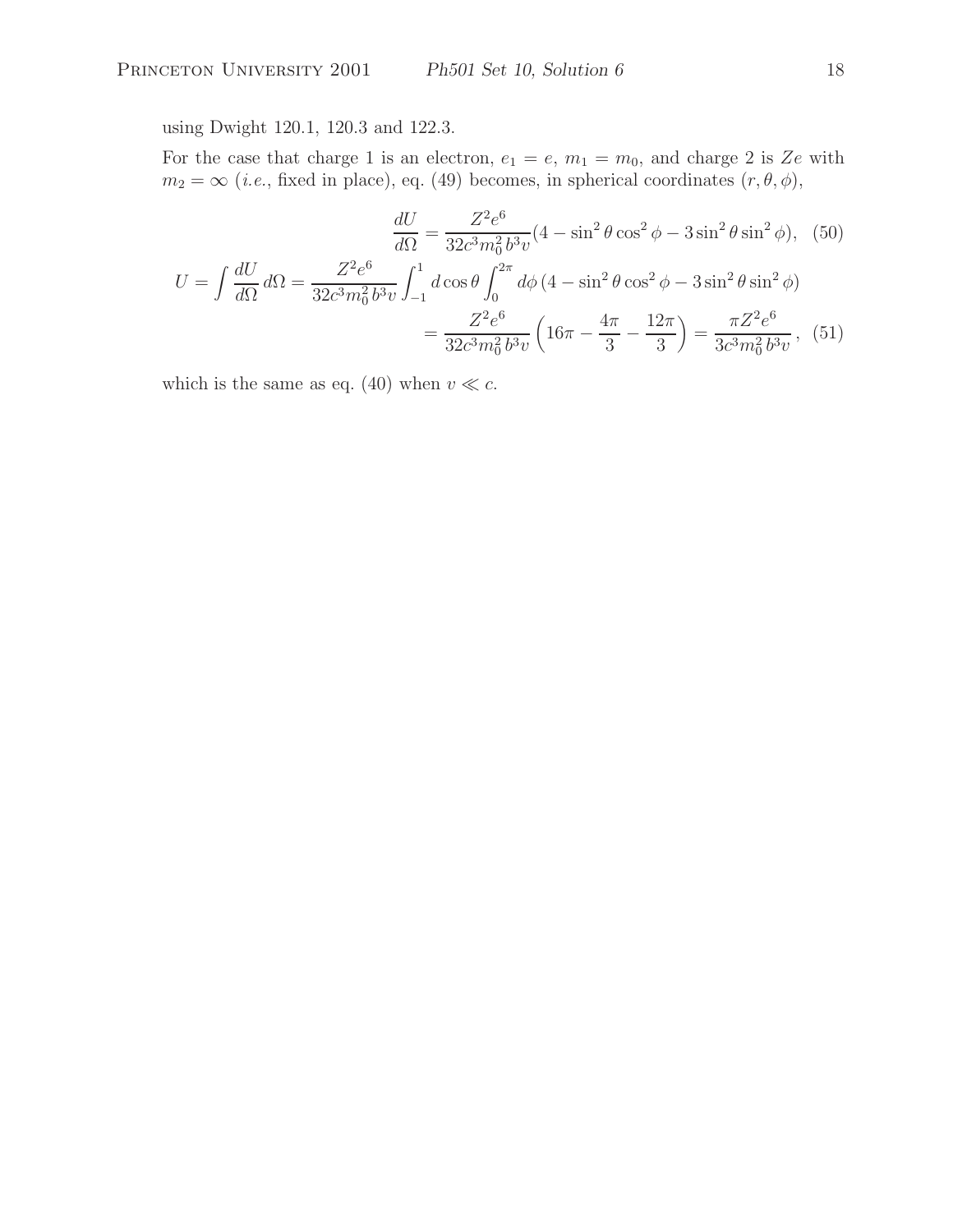#### 7. **Colliding Bunches**

At the Stanford Linear Collider, two "bunches" of electrons and positrons of 46-GeV energy collide head on. Each bunch has  $N$  particles, of charge  $e$  in one bunch and charge  $-e$  in the other. The particles have  $v \approx c$ , Lorentz factor  $\gamma = 1/\sqrt{1 - v^2/c^2}$ and momentum  $P \approx \gamma m_0 c$ .



We approximate the bunches as (coaxial) cylinders of radius R and length  $L \gg R$  in the lab frame, with uniform charge density, such theat the (radial) electric field inside a bunch at radius  $r < R$  is independent of the axial position, and has magnitude,

$$
E^* = 4\pi \frac{Ner^2}{R^2} \frac{1}{2\pi r L^*} = \frac{2Ner}{L^* R^2},
$$
\n(52)

in the rest frame of a bunch, where  $L^* = \gamma L$ . The lab-frame fields are, since  $\mathbf{E}^*$  is transverse to **v**,

$$
E = \gamma E^* = \frac{2Ner}{LR^2}, \qquad B \approx \gamma E^* = E. \tag{53}
$$

The directions of **E** and **B** for the fields inside the two bunches are sketched above.

Assuming that the deflection of a particle is negligible during the time  $\Delta t = L/2c$  that it is inside the oncoming bunch, the transverse momentum kick on an electron is,

$$
\Delta \mathbf{P} = \mathbf{F} \, \Delta t \approx e^{-} \left( \mathbf{E}^{-} + \frac{\mathbf{v}}{c} \times \mathbf{B}^{-} + \mathbf{E}^{+} + \frac{\mathbf{v}}{c} \times \mathbf{B}^{+} \right) \frac{L}{2c} \approx e^{-} \left( \mathbf{E}^{-} - \mathbf{E}^{-} + \mathbf{E}^{+} + \mathbf{E}^{+} \right) \frac{L}{2c}
$$

$$
= -\frac{4Ne^{2}r}{LR^{2}} \hat{\mathbf{r}} \frac{L}{2c} = -\frac{2Ne^{2}r}{cR^{2}} \hat{\mathbf{r}}, \tag{54}
$$

noting that the force on an electron due the electric and magnetic fields of the electron bunch cancel, while they add for the positron bunch. The resulting deflection angle is,

$$
\Delta\theta = \frac{\Delta P}{P} = \frac{2Ne^2r}{\gamma m_0 c^2 R^2} = \frac{2Nr_0r}{\gamma R^2},
$$
\n(55)

where  $r_0 = e^2/m_0 c^2 = 2.8 \times 10^{-15}$  m is the classical electron radius (and is the same for both charges  $e$  and  $-e$ ).

Approximating the deflection as occuring at the (circular) midplane of the oncoming bunch, the particle crosses the bunch axis at distance,

$$
f \approx \frac{r}{\Delta \theta} = \frac{\gamma R^2}{2N r_0},\tag{56}
$$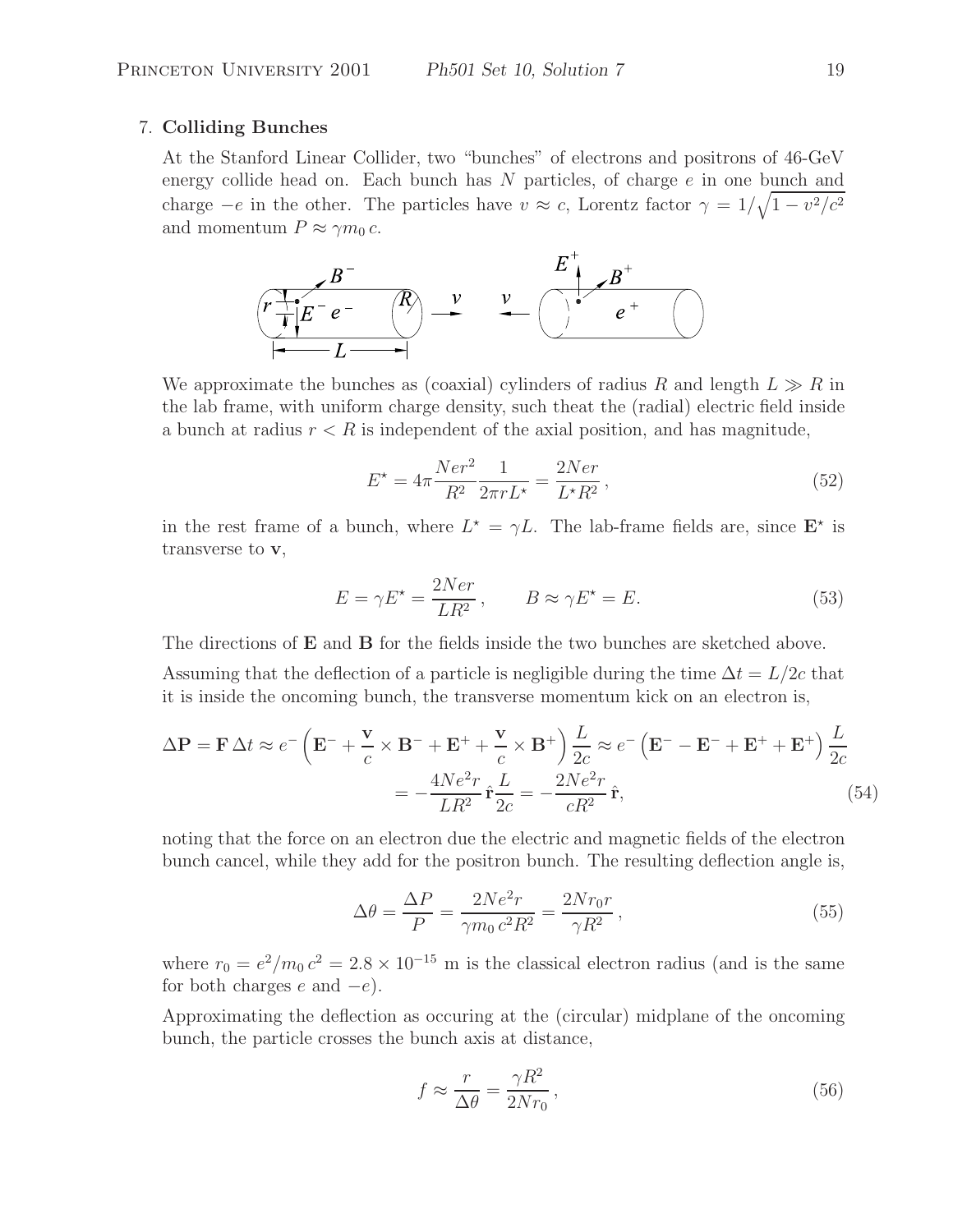from the centers of the two bunches at the moment they coincide (often call the (bunch) crossing point or intersection point). The distance  $f$  can be called the focal length of the effective lens formed by the oncoming bunch.

Due to the deflection, the particles emit radiation (sometimes called beamstrahlung. The radiated power is given by eq. (9) of Prob. 4 above,

$$
\frac{dU}{dt} = \frac{2e^4\gamma^2}{3m_0^2c^3} \left[ \left( \mathbf{E} + \frac{\mathbf{v}}{c} \times \mathbf{B} \right)^2 - \left( \mathbf{E} \cdot \frac{\mathbf{v}}{c} \right)^2 \right] \approx \frac{2e^4\gamma^2}{3m_0^2c^3} (2E^{+2})^2 \approx \frac{32\gamma^2N^2e^6r^2}{3m_0^2c^3L^2R^2}
$$
(57)

The total radiated energy is,

$$
dU \approx \frac{dU}{dt} \Delta t \approx \frac{32\gamma^2 N^2 e^6 r^2}{3m_0^2 c^3 L^2 R^2} \frac{L}{2c} = \frac{16\gamma^2 N^2 e^6 r^2}{3m_0^2 c^4 L R^2},
$$
\n(58)

and the fraction of the particle's energy,  $U = \gamma m_0 c^2$ , that is radiated away during the bunch crossing is, for a particle at the outer radius  $r = R$  of the bunch,

$$
\frac{dU}{U} \approx \frac{16\gamma N^2 e^6 r^2}{3m_0^3 c^6 L R^4} = \frac{16\gamma N^2 r_0^3}{3L R^2} \,. \tag{59}
$$

For the typical operating parameters of the SLC,  $N = 10^{10}$ ,  $L = 1$  mm,  $R = 1 \mu m$ ,  $\gamma = 10^5$ , then  $dU/U \approx 1.5 \times 10^{-3}$  for particles at  $r = R$ .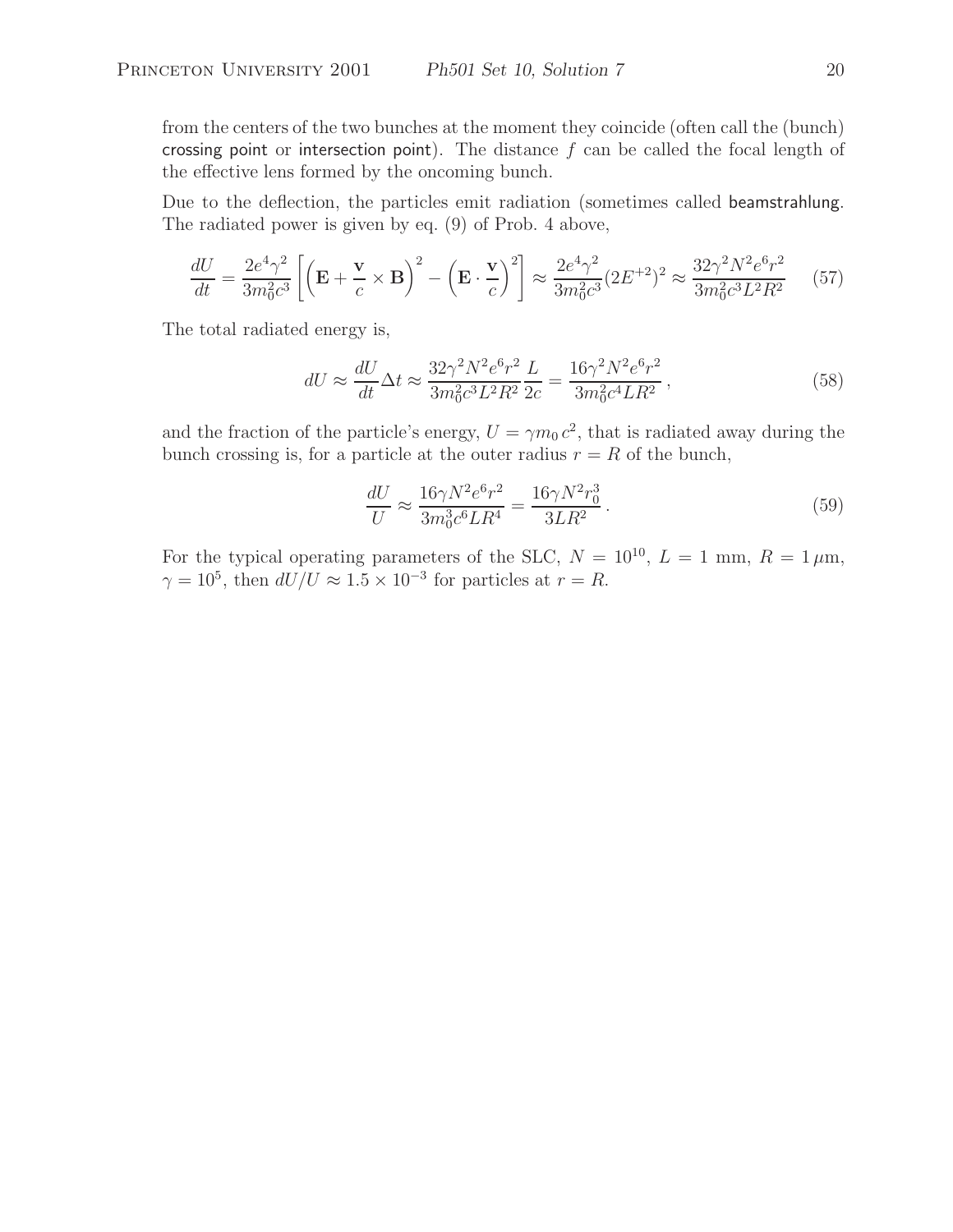# 8. **Synchrotron Radiation**

*This problem elaborates on discussion by Feynman in* https://www.feynmanlectures.caltech.edu/I\_34.html See also sec. 5.1 of http://kirkmcd.princeton.edu/examples/synchrad.pdf

A charge  $e$  moves in a circle of radius  $R$  about the origin in the  $x-y$  plane,

$$
x = R\sin\omega_0 t,
$$
  
\n
$$
y = R\cos\omega_0 t.
$$
\n(60)

We observe the radiation at  $(x, y)=(r_0, 0)$  where  $r_0 \gg R$ .



Feynman tells us that the radiation field has y-component,

$$
E_y = -\frac{e}{c^2 r_0} \frac{d^2 y(t')}{dt^2},\tag{61}
$$

where  $t' = t - r(t')/c \approx t - r_0/c + (R/c) \sin \omega_0 t'$  is the retarded time. Then, noting that,

$$
t \approx t' - \frac{R}{c}\sin\omega_0 t' + \frac{r_0}{c}, \qquad \frac{dt}{dt'} \approx 1 - \beta\cos\omega_0 t', \tag{62}
$$

where  $\beta = R \omega_0/c$  is the particle's velocity, we find,

$$
\frac{dy(t')}{dt} = \frac{dy(t')}{dt'} \frac{dt'}{dt} = -\omega_0 R \sin \omega_0 t' \frac{dt'}{dt} = -\frac{\omega_0 R \sin \omega_0 t'}{1 - \beta \cos \omega_0 t'},
$$
(63)  

$$
\frac{d^2y(t')}{dt^2} = \frac{d}{dt'} \left(\frac{dy(t')}{dt}\right) \frac{dt'}{dt} = -\frac{\omega_0^2 R \cos \omega_0 t'}{1 - \beta \cos \omega_0 t'} \frac{dt'}{dt} - +\frac{\omega_0 R \sin \omega_0 t'}{(1 - \beta \cos \omega_0 t')^2} \beta \omega_0 \sin \omega_0 t' \frac{dt'}{dt}
$$

$$
= \frac{\omega_0^2 R}{(1 - \beta \cos \omega_0 t')^3} \left[ -\cos \omega_0 t'(1 - \beta \cos \omega_0 t') + \beta (1 - \cos^2 \omega_0 t') \right]
$$

$$
= \omega_0^2 R \frac{\beta - \cos \omega_0 t'}{(1 - \beta \cos \omega_0 t')^3}.
$$
(64)

The radiation is big only for  $\omega_0 t' \approx 2n\pi$ . We will make a Fourier analysis of only the pulse near  $t'=0$ . For this, we eliminate  $t'$  in favor of  $T = t - r_0/c$ . For  $\beta \approx 1$  we find,

$$
t' \approx T + \frac{R}{c}\sin\omega_0 t' \approx T + \frac{R}{c}\omega_0 t' = T + \beta t', \qquad t' \approx \frac{T}{1-\beta} = T\frac{1+\beta}{1-\beta^2} \approx 2\gamma^2 T, \tag{65}
$$

$$
\cos\omega_0 t' - \beta \approx 1 - \frac{\omega_0^2 (2\gamma^2 T)^2}{2} - \beta = \frac{1 - \beta^2}{1 + \beta} - \frac{4\omega^2 \gamma^4 T^2}{2} \approx \frac{1 - 4\gamma^6 \omega_0^2 T^2}{2\gamma^2},
$$
 (66)

$$
1 - \beta \cos \omega_0 t' \approx 1 - \beta \left( 1 - \frac{\omega_0^2 (2\gamma^2 T)^2}{2} \right) = \frac{1 - \beta^2}{1 + \beta} + \frac{4\omega^2 \gamma^4 T^2}{2} \approx \frac{1 + 4\gamma^6 \omega_0^2 T^2}{2\gamma^2},
$$
 (67)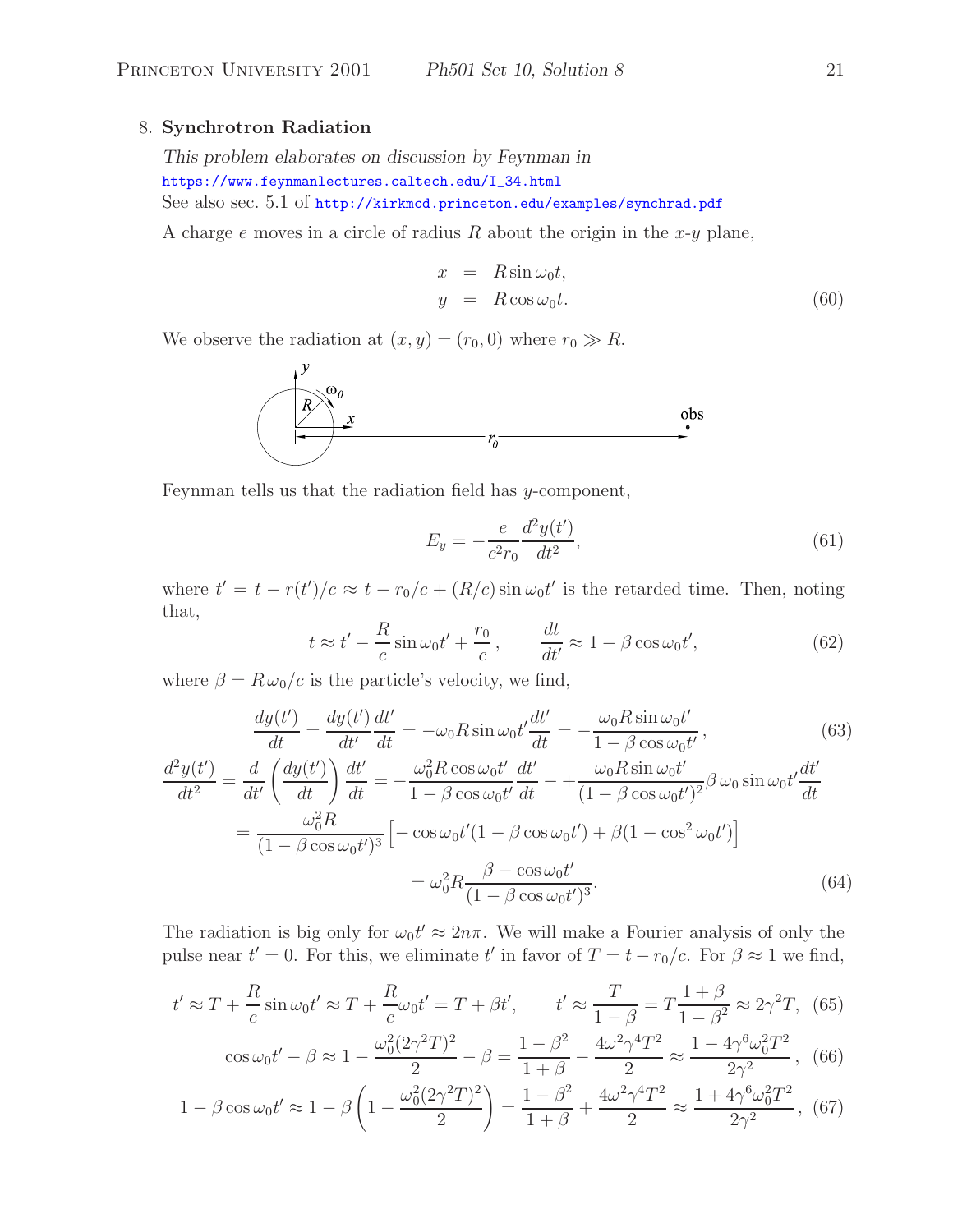and hence,

$$
E_y(T) \propto \frac{\beta - \cos \omega_0 t'}{(1 - \beta \cos \omega_0 t')^3} \propto \frac{1 - 4\gamma^6 \omega_0^2 T^2}{1 + 12\gamma^6 \omega_0^2 T^2}.
$$
\n(68)

Using 3.767.1-2, p. 423 of http://kirkmcd.princeton.edu/examples/EM/gradshteyn\_80.pdf, the Fourier transform of this varies as,

$$
E_y(\omega) \propto e^{-\omega/2\sqrt{3}\gamma^3\omega_0},\tag{69}
$$

noting that Gradshteyn's a is our  $\omega$ , and his  $\gamma$  is our  $1/\sqrt{12} \gamma^3 \omega_0$ . The power spectrum of the pulse,  $U_{\omega}$ , goes as,

$$
U_{\omega} \propto E_y^2(\omega) \propto e^{-\omega/\sqrt{3}\gamma^3 \omega_0} \equiv e^{-\omega/\omega_C},\tag{70}
$$

where the critical frequency is,

$$
\omega_C = \sqrt{3}\gamma^3 \omega_0. \tag{71}
$$

The critical frequency (71) can be anticipated by a simpler argument.

First, we note that the acceleration is perpendicular to the velocity, so the angular distribution of the radiation follows from Prob. 2 above as

$$
\frac{dU}{dt\,d\Omega} = \frac{e^2\gamma^4\beta^2c}{4\pi\rho^2}\frac{(1-\beta\cos\theta)^2 - (1-\beta^2)\sin^2\theta\cos^2\phi}{(1-\beta\cos\theta)^5},\tag{72}
$$

where  $\beta = v/c$  and angles  $(\theta, \phi)$  are measured with respect to the direction of the electron's motion and with the x-axis towards the center of the electron's orbit.

For highly relativistic motion,  $\gamma \gg 1$ , the radiation is peaked forward with characteristic angle  $\theta \approx 1/\gamma$ . Then,  $1 - \beta \cos \theta \approx (\theta^2 + 1/\gamma^2)/2$ . In the plane of the orbit we have,

$$
\frac{dU}{dt\,d\Omega} \approx \frac{2e^2\gamma^{10}c}{\pi\rho^2} \frac{[1 - (\gamma\theta)^2]^2}{[1 + (\gamma\theta)^2]^5}.\tag{73}
$$

The "cone" of synchrotron radiation passes over a fixed angle  $\theta$  in (retarded) time,

$$
\Delta t' \approx \frac{\Delta \theta}{\omega_0} = \frac{1}{\gamma \omega_0},\tag{74}
$$

where for  $\gamma \gg 1$  the width of the angular distribution is  $\Delta \theta \approx 1/\gamma$ .

For a distant observer, the corresponding time interval  $\Delta t$  is related by the usual transformation for retarded time,

$$
\Delta t = \Delta t' (1 - \beta \cdot \hat{\mathbf{r}}) \approx \Delta t' (1 - \beta) \approx \frac{\Delta t'}{2\gamma^2} = \frac{1}{2\gamma^3 \omega_0}.
$$
 (75)

Then, a Fourier analysis of the pulse of width  $\Delta t$  will have spectral width  $\Delta \omega \approx 1/\Delta t =$  $2\gamma^3\omega_0$ . The spectrum peaks near  $\omega = \gamma^3\omega_0$ , which provides an estimate of the critical frequency.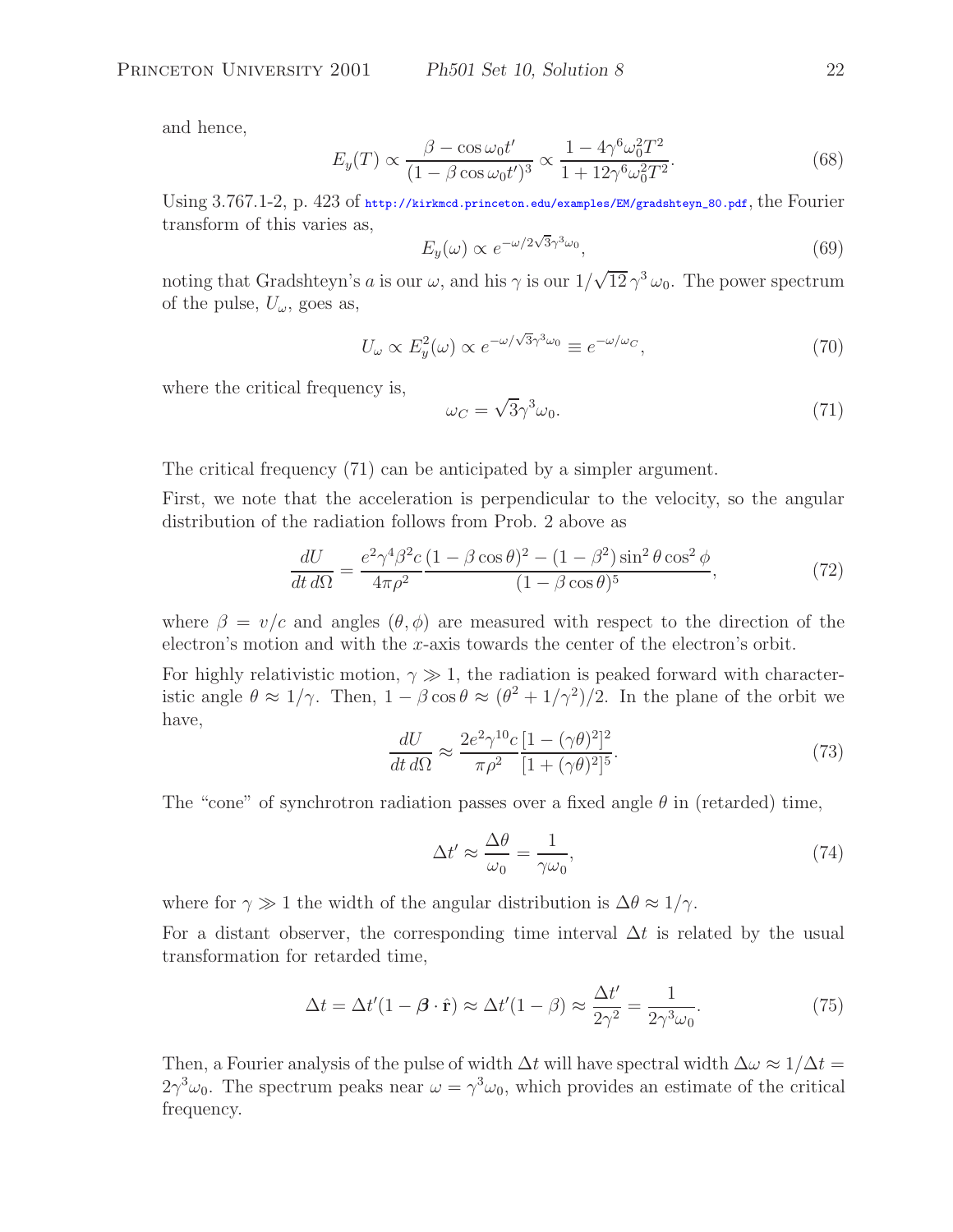The radiation is strong at high harmonics of the orbital frequency and can be regarded as a continuum spectrum.

Detailed analysis of the frequency spectrum leads one to define the "critical frequency" as  $(eq. II.17 of <http://kirkmcd.princeton.edu/examples/EM/schwinger_pr_75_1912_49.pdf>),$ 

$$
\omega_C \equiv \frac{3}{2} \gamma^3 \omega_0 = \frac{3}{2} \frac{\gamma^3 c}{R},\qquad(76)
$$

although the spectrum peaks very close to  $\omega = \gamma^3 c/R$ .

Fourier analysis of the pulse train, rather than only a single pulse as above, show that at low frequencies  $U_{\omega} \propto \omega^{1/3}$  while at high frequencies  $U_{\omega} \propto \sqrt{\omega} e^{-\omega/\sqrt{3}\gamma^3\omega_0}$ . These limiting features of the frequency spectrum can also be deduced via the socalled method of virtual quanta (pioneered by Fermi, Weizsäcker and Williams), as reviewed in sec. 2 of http://kirkmcd.princeton.edu/examples/weizsacker.pdf.